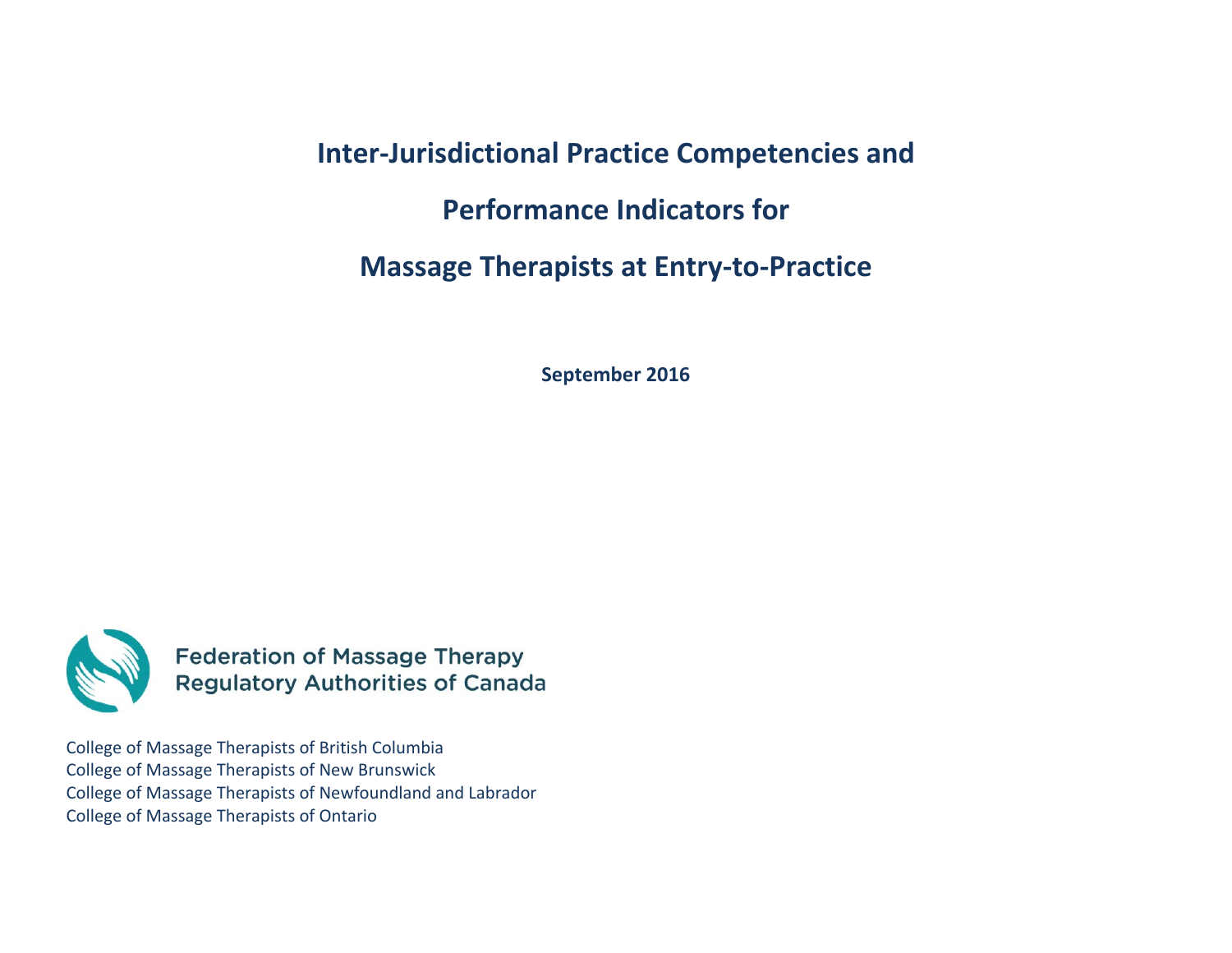# **Table of Contents**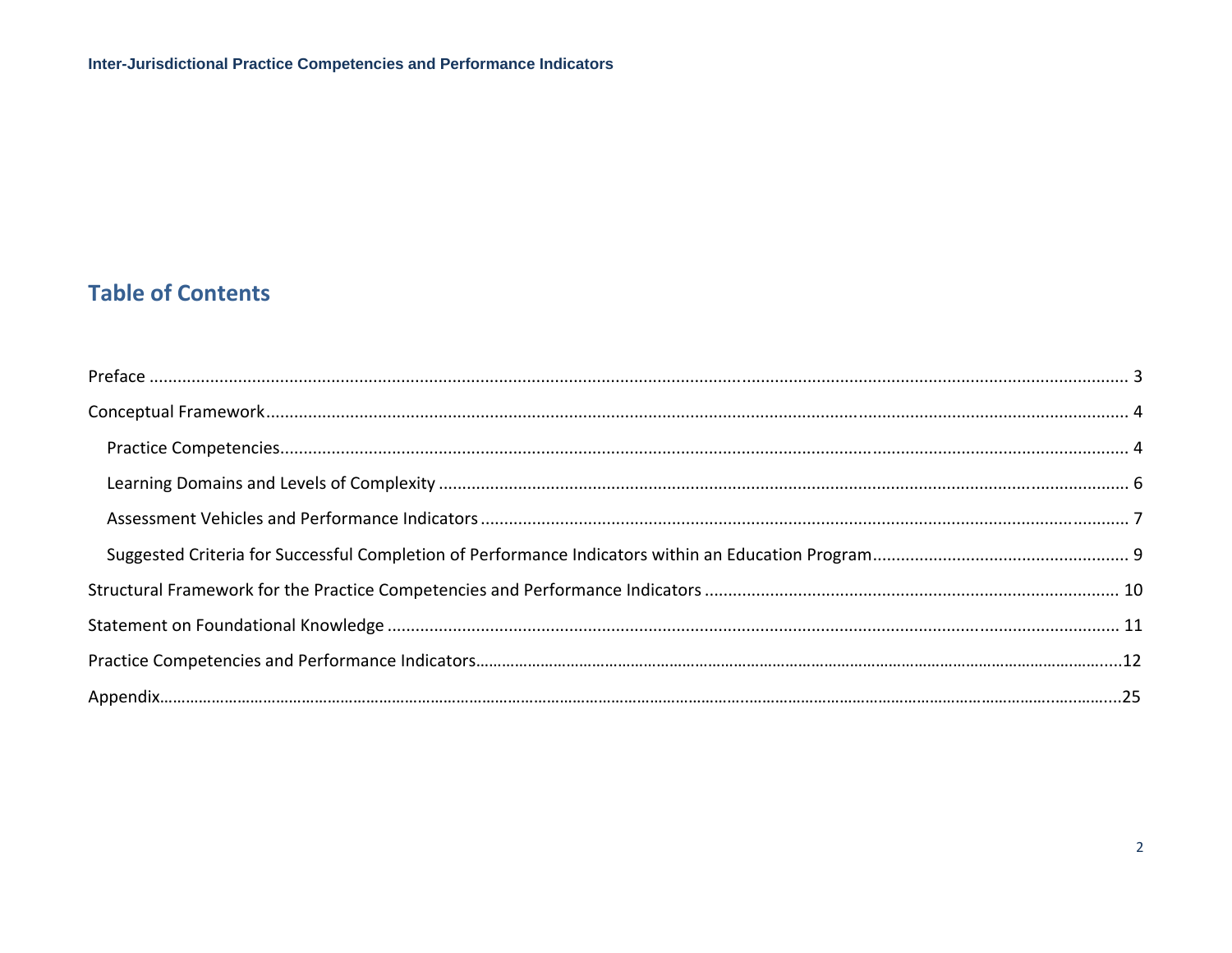## **Preface**

The Inter‐Jurisdictional Practice Competencies and Performance Indicators for Massage Therapists at Entry‐to‐Practice (PCs/PIs) were first published by FOMTRAC in 2012, with the intention of promoting common inter-jurisdictional standards for pre-registration education and assessment.

The development of this update began in September 2014, in part to ensure currency and in part to respond to feedback and requests for clarification. A project team of subject matter experts from the regulated jurisdictions was formed, led by <sup>a</sup> consultant in outcome‐based professional standards<sup>1</sup>. In Phase 1 of the project, the team addressed the practice competencies (PCs). They reviewed the existing PCs, refined and clarified them, and undertook <sup>a</sup> validation survey with RMTs in the regulated jurisdictions. They also reviewed the proposed updated PCs with the stakeholders who had previously provided feedback. In Phase 2 the team developed updated performance indicators (PIs), and undertook <sup>a</sup> PI feasibility survey with massage therapy education programs in the regulated jurisdictions.

This document lists the team's recommended updated PCs/PIs.

Additional information about the PCs/PIs is available on the resources page of FOMTRAC's website, <u>http://www.fomtrac.ca/.</u>

 $<sup>1</sup>$  Dr. David Cane, Catalysis Consulting; www.catalysisconsulting.net</sup>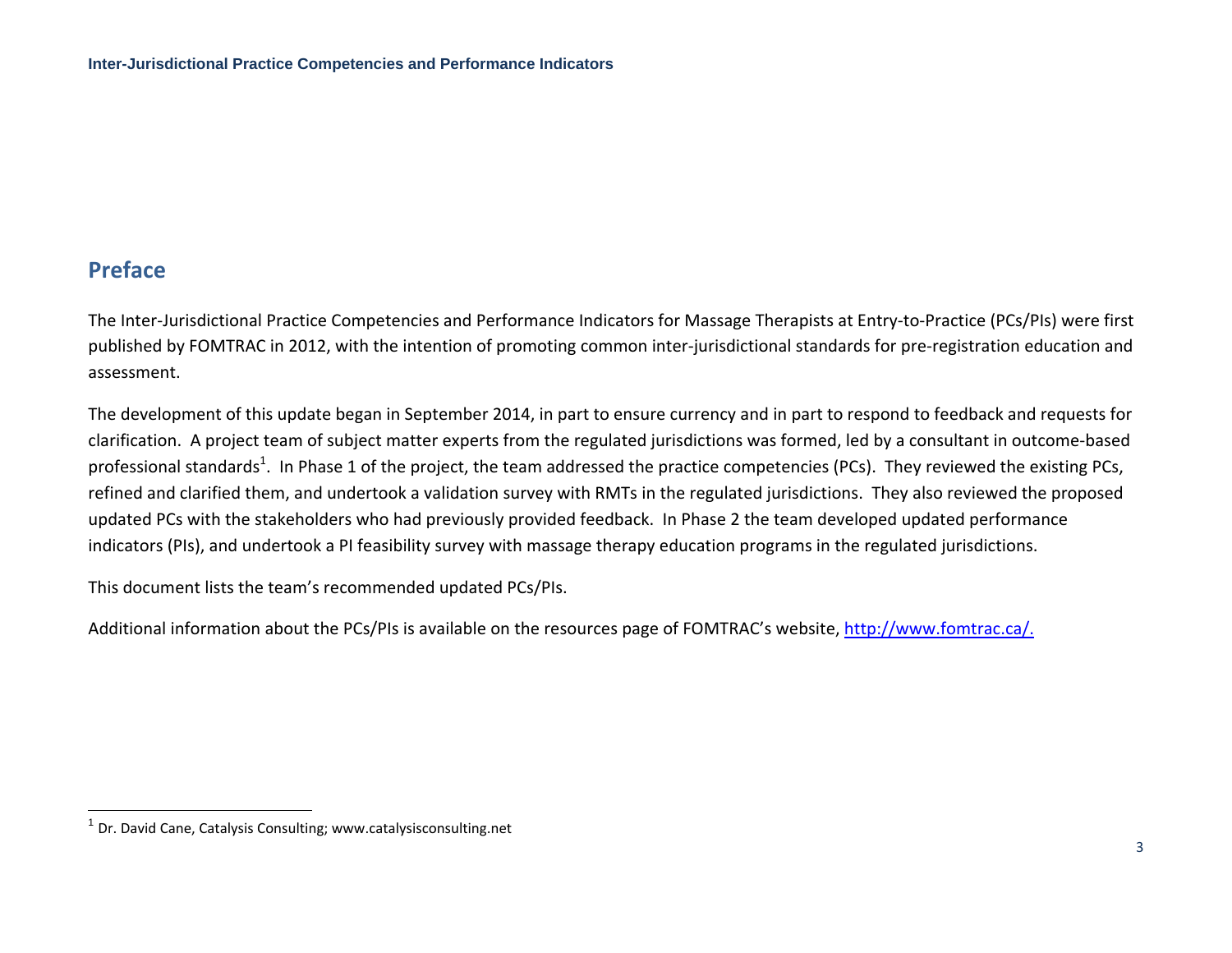## **Conceptual Framework**

### **Practice Competencies**

We define <sup>a</sup> Practice Competency as follows:

*A Practice Competency is the ability to perform a practice task with a specified level of proficiency.*

At entry‐to‐practice, Entry‐Level Proficiency is required. This has the following characteristics:

### *Entry‐Level Proficiency*

- *When presented with routine situations, the entry‐level massage therapist applies relevant competencies in a manner consistent with generally accepted standards in the profession, without supervision or direction, and within a reasonable timeframe. The massage therapist selects and applies competencies in an informed manner. The massage therapist anticipates what outcomes to expect in a given situation, and responds appropriately.*
- *The entry‐level massage therapist recognizes unusual, difficult to resolve and complex situations which may be beyond their individual ability. The massage therapist takes appropriate and ethical steps to address these situations, which may include seeking consultation, supervision or mentorship, reviewing research literature, or making a referral.*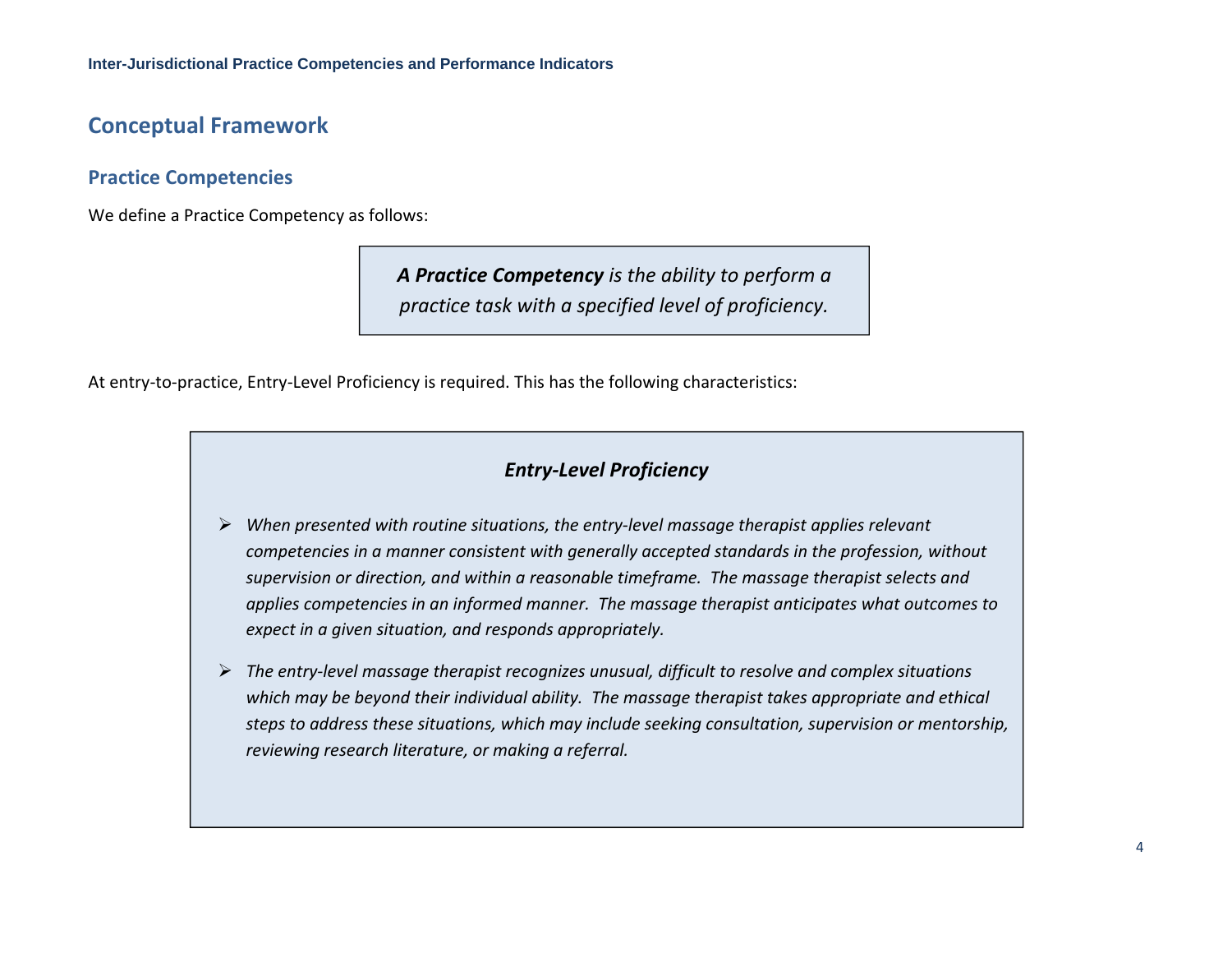#### **Inter-Jurisdictional Practice Competencies and Performance Indicators**

The Practice Competencies listed in this document are the minimum expectations for newly‐registered massage therapists who are entering practice for the first time, and are intended to ensure the ability to perform entry‐level practice in <sup>a</sup> manner that is safe, effective and ethical. The PCs should be viewed as an integrated set of abilities that the massage therapist brings to the workplace, and draws upon as necessary, dependent upon the practice context. Each competency qualifies and informs the others. Some competencies will not be applicable in certain practice settings.

Following entry‐to‐practice, <sup>a</sup> massage therapist's competencies will continue to evolve based upon increasing experience, ongoing learning from colleagues, and professional development activities. Levels of proficiency in frequently‐used competencies may be expected to increase; new competencies may be learned; levels of proficiency in competencies that are not regularly used may decrease. In general, over the span of <sup>a</sup> career, the massage therapist will move beyond entry‐level (novice) practice towards more mature practice levels. The chart below represents this development over time:

### **Development of abilities over career span**

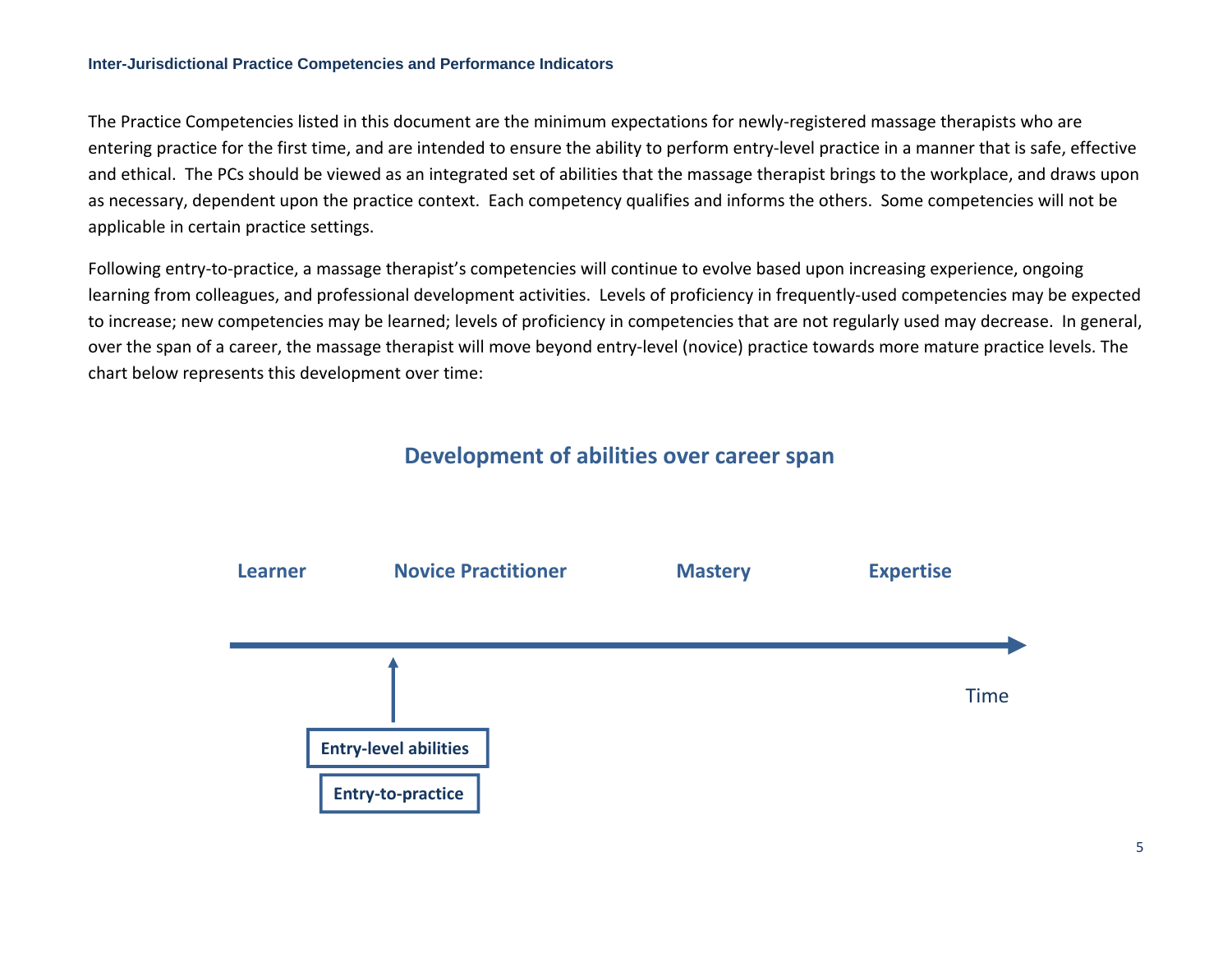## **Learning Domains and Levels of Complexity**

The performance of <sup>a</sup> Practice Competency requires application of <sup>a</sup> combination of knowledge, skills, and attitudes.

As a guide to curriculum development for entry‐level massage therapy education, and to aid in the assessment of learning, we have identified the domains of learning and levels of complexity that lie behind each Practice Competency, using <sup>a</sup> modified version of Bloom's taxonomy<sup>2</sup>. The domain / complexity matrix is shown in the table below.

| <b>Domain</b> | Complexity $3$ | <b>Descriptor</b>                                                                    |
|---------------|----------------|--------------------------------------------------------------------------------------|
|               |                | <b>Cognitive</b> (knowledge and thinking skills)                                     |
|               | Level 0        | Domain not applicable                                                                |
|               | Level 1        | Remember information                                                                 |
|               | Level 2        | Comprehend & apply information                                                       |
|               | Level 3        | Analyze and interpret information                                                    |
|               | Level 4        | Synthesize (create new) information                                                  |
|               |                | Psychomotor (physical activity that requires neuromuscular coordination)             |
|               | Level 0        | Domain not applicable                                                                |
|               | Level 1        | Perform simple patterns and tasks                                                    |
|               | Level 2        | Perform complex patterns and tasks; make minor adjustments based upon outcome        |
|               | Level 3        | Adapt tasks to new situations                                                        |
|               | Level 4        | Develop new tasks                                                                    |
|               |                | Affective (beliefs and values that influence cognitive and psychomotor applications) |
|               | Level 0        | Domain not applicable                                                                |
|               | Level 1        | Recognize, and respond within, a required system of beliefs and values               |
|               | Level 2        | Choose (prefer) to function within a particular system of beliefs and values         |
|               | Level 3        | Internalize a system of beliefs and values and instinctively function within it      |

 $^2$  The domains and levels are derived from the classic work of Bloom (1956), and others, but are unique to this document.

 $3$  At entry-to-practice, functioning at the most complex level in each domain is not expected.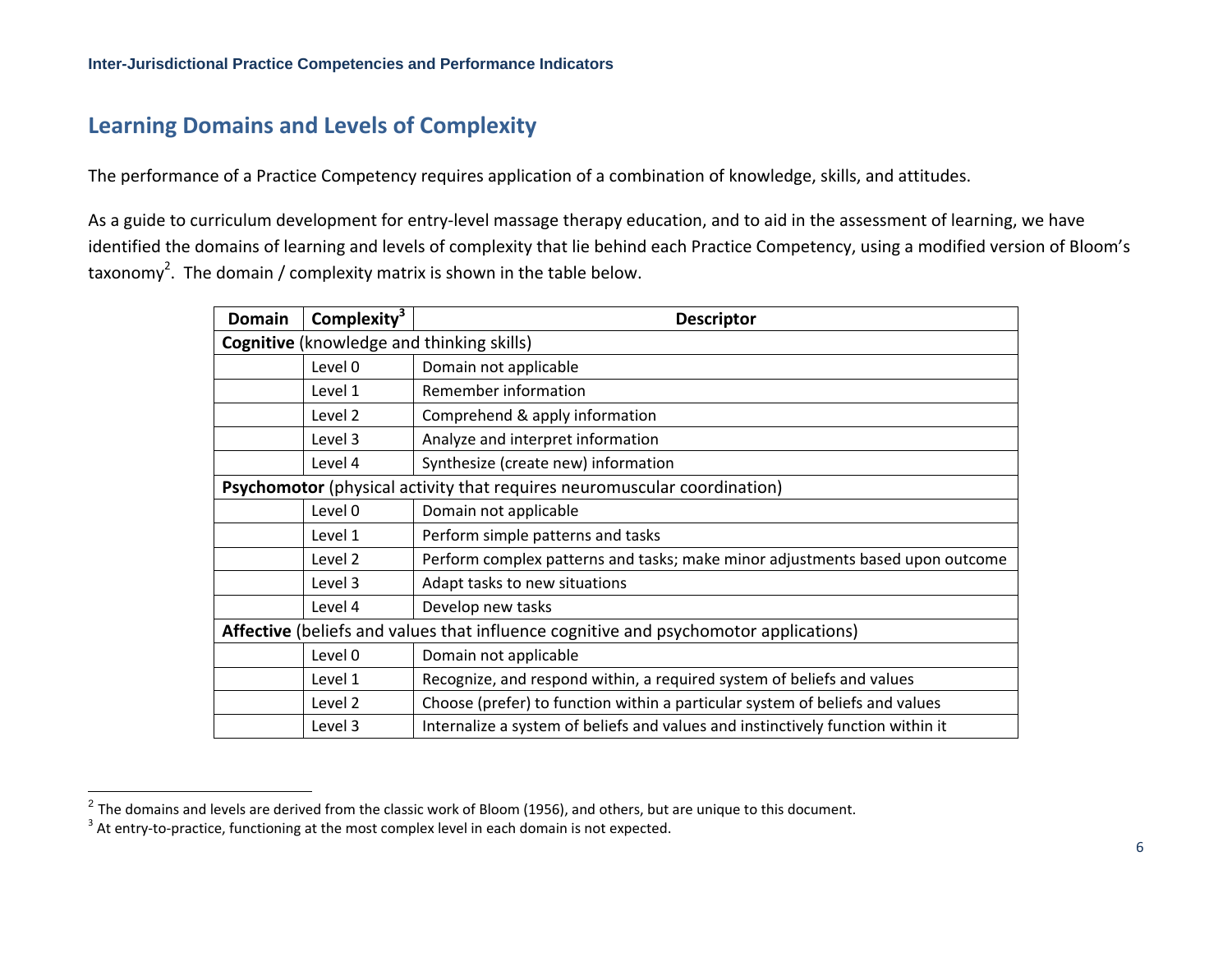## **Assessment Vehicles and Performance Indicators**

Massage therapy regulators rely upon two mechanisms to assess competencies and qualify candidates for registration:

- 1. Successful completion of <sup>a</sup> recognized education program
- 2. Success in the registration examination

#### **Assessment Vehicles**

Education programs typically consist of three distinct learning and assessment environments, which we describe as academic, simulated and clinical (see below for further descriptions). Each of these environments involves <sup>a</sup> unique Assessment Vehicle. The registration examination provides two additional Assessment Vehicles: multiple choice questions (MC) and practical (PR), sometimes described as performance‐based assessment (PBA) or objective, structured clinical evaluation (OSCE).

Each of the five Assessment Vehicles carries with it specific advantages and challenges relative to the validity and reliability with which it measures a candidate's possession of <sup>a</sup> Practice Competency. But in no instance do any of the Assessment Vehicles directly measure performance of the Practice Competency itself (that is, as <sup>a</sup> task performed in independent massage therapy practice). At best, the behaviour observed in an Assessment Vehicle provides an *indication* of the possession of <sup>a</sup> Practice Competency. Furthermore, because of its methodology, each Assessment Vehicle provides access to potentially unique candidate behaviour.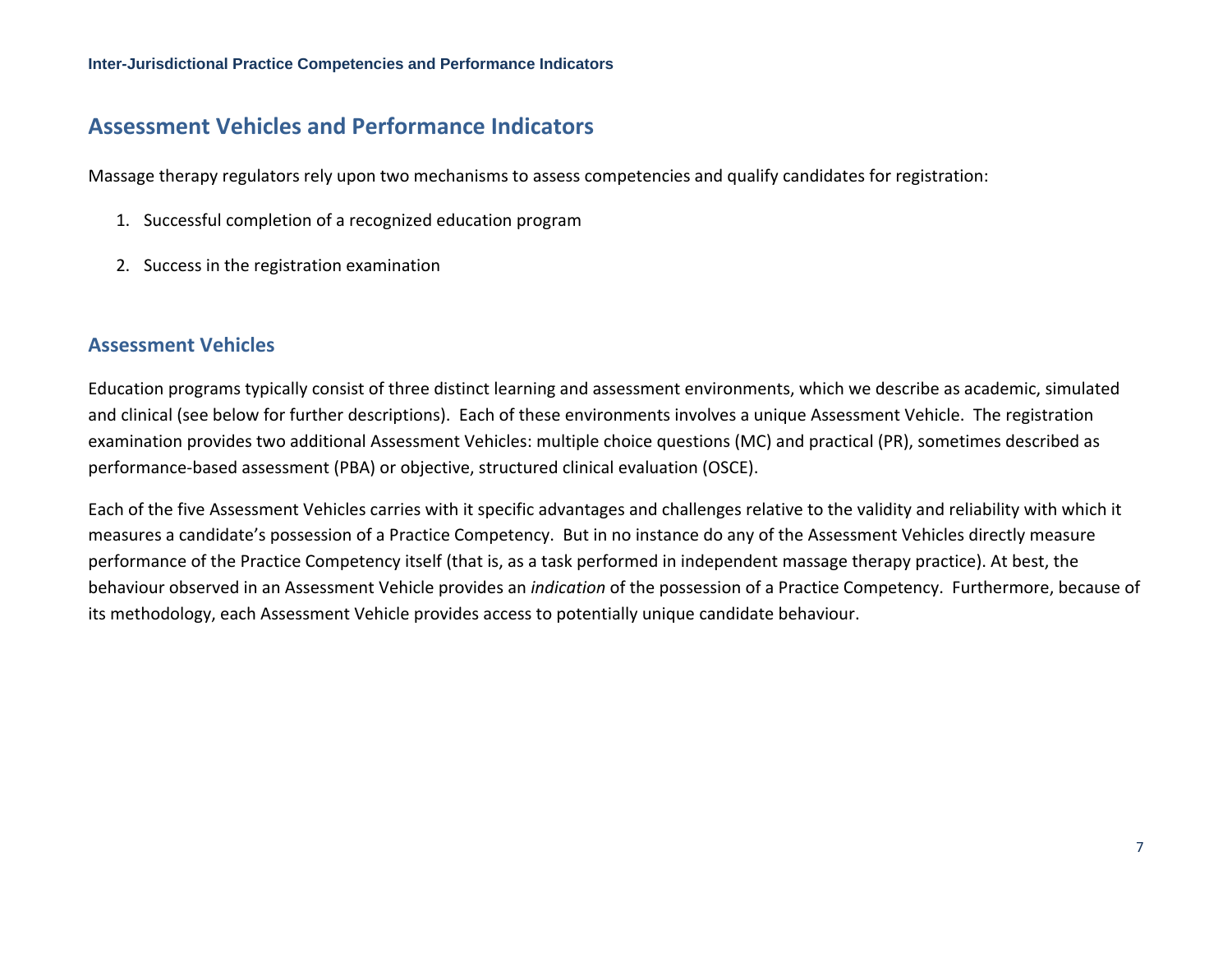#### **Performance Indicators**

We use the term Performance Indicator to describe candidate behaviour(s) which can be observed within an Assessment Vehicle:

*A Performance Indicator is a candidate behaviour that can be observed within a specific assessment vehicle, and which provides an indication that acandidate possesses a Practice Competency.*

For each Practice Competency we have identified Performance Indicators applicable to one or more of the five assessment vehicles described above. The Indicators are intended to describe realistic behavioural expectations that relate to the possession of the competency, taking into account the constraints of each assessment vehicle.

Collectively, the Performance Indicators for education programs provide <sup>a</sup> blueprint for the minimum student learning outcomes <sup>a</sup> program should deliver to meet the expectations of the regulator. Programs are advised to use the indicators, together with the Practice Competencies, the Entry‐Level Proficiency definition, and the domains of learning and levels of complexity to structure their curricula.

Collectively, the Performance Indicators for the registration examination provide <sup>a</sup> framework for the examination blueprint and <sup>a</sup> guide for examination developers (who similarly are advised to use the full spectrum of information in this document to help in their work).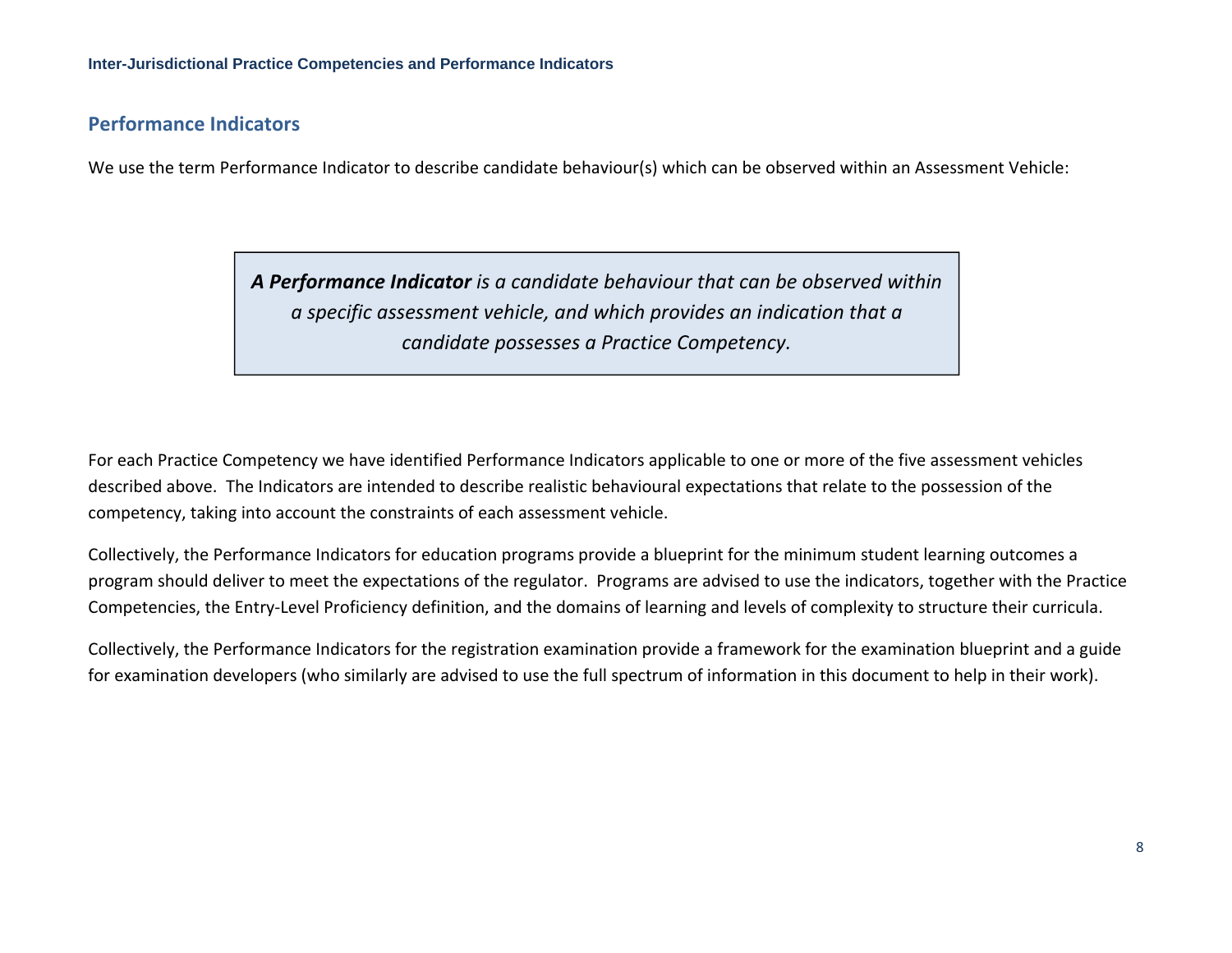### **Suggested Criteria for Successful Completion of Performance Indicators within an Education Program**

As mentioned above, entry‐level massage therapy education programs should involve learning and assessment in three environments:

- The **academic environment**, where learning takes place in <sup>a</sup> classroom or through guided independent study, and students develop knowledge and thinking skills, and beliefs and values, which enable them to perform the required Performance Indicators. The academic assessment vehicle should be <sup>a</sup> written and / or oral evaluation designed to identify behaviours consistent with the designated Performance Indicators, within the context of the definition of Entry‐Level Proficiency.
- The **simulated environment**, where students learn practical, communication and relationship skills which enable them to perform the required Performance Indicators, under the direction of an experienced professional, in <sup>a</sup> setting that simulates practice. The simulated assessment vehicle should ensure repeated and reliable demonstration of behaviours consistent with the designated Performance Indicators, within the context of the definition of Entry‐Level Proficiency.
- ▶ The **clinical environment**, where students work directly with a patient / client<sup>4</sup> in a setting designed to provide patient / client care. Students should be supervised throughout their clinical education, in <sup>a</sup> manner that facilitates development of independent clinical abilities while ensuring that care provided is safe, effective and ethical. The clinical assessment vehicle should ensure repeated and reliable demonstration of behaviours consistent with the designated Performance Indicators, within the context of the definition of Entry‐Level Proficiency, and with <sup>a</sup> variety of patients / clients.

Learning activities in education programs should be structured to move sequentially through progressively more complex academic, simulated and clinical learning / assessment environments. For example massage skills, which in the final instance may be designated for clinical assessment, should have been introduced first in an academic environment, and later, where feasible, in simulation.

<sup>&</sup>lt;sup>4</sup> Throughout this document we use the term *patient / client* to refer to the individual who is a recipient of massage therapy services. This terminology is used to acknowledge the differences in the terms used in legislation and policy in the regulated jurisdictions across the country.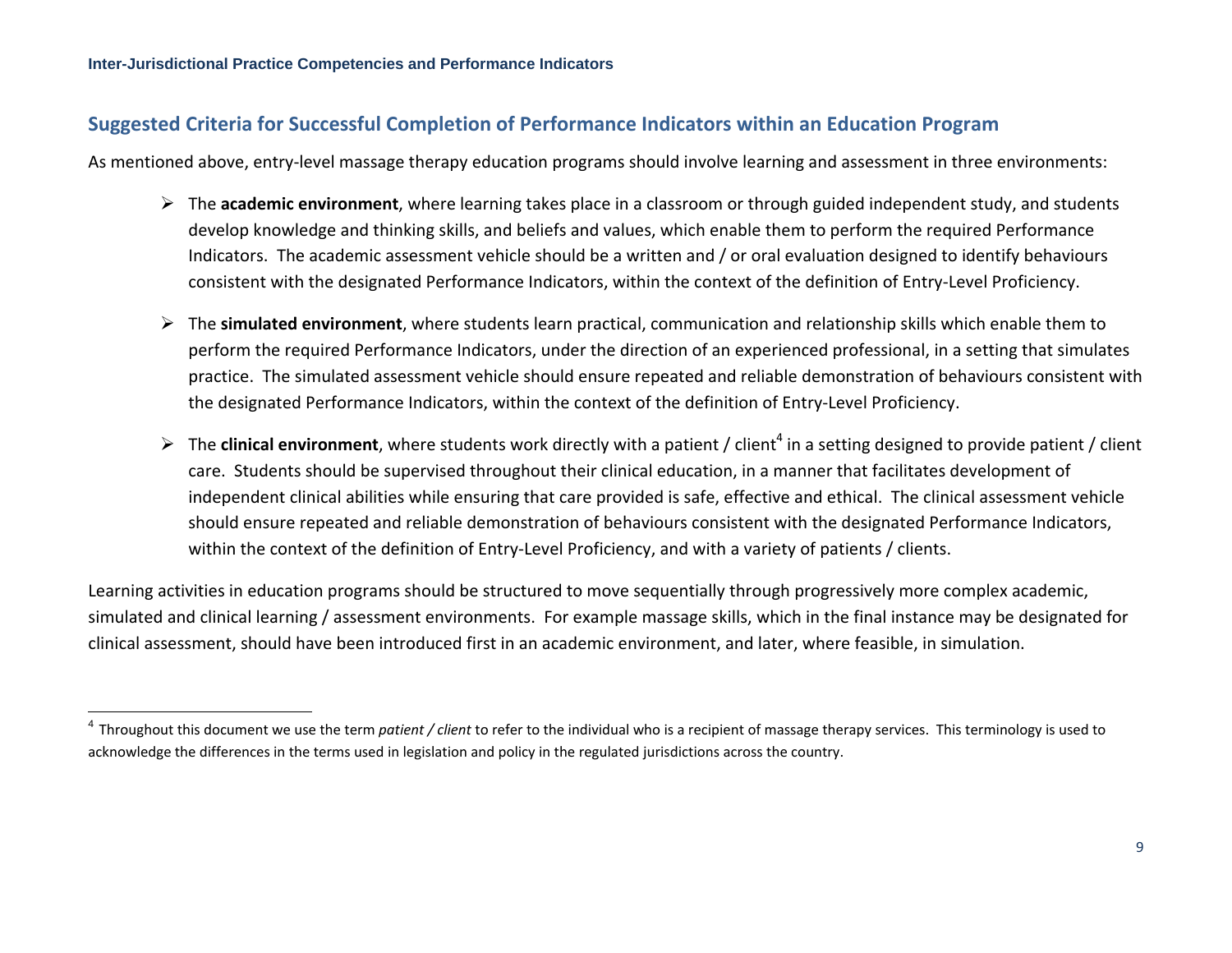### **Structural Framework for the Practice Competencies and Performance Indicators**

The Practice Competencies have been grouped under the following functional areas of practice:

- 1. Professional Practice
	- 1.1 Communication
	- 1.2 Professionalism
	- 1.3 Therapeutic Relationship
- 2. Assessment
- 3. Treatment
	- 3.1 Treatment Principles
	- 3.2 Massage Techniques
	- 3.3 Therapeutic Exercise
	- 3.4 Thermal Applications

Learning domains and levels of complexity are shown to the right of each Practice Competency.

Performance Indicators are listed beneath the Practice Competency from which they are derived, with columns to the right showing their designated assessment vehicles.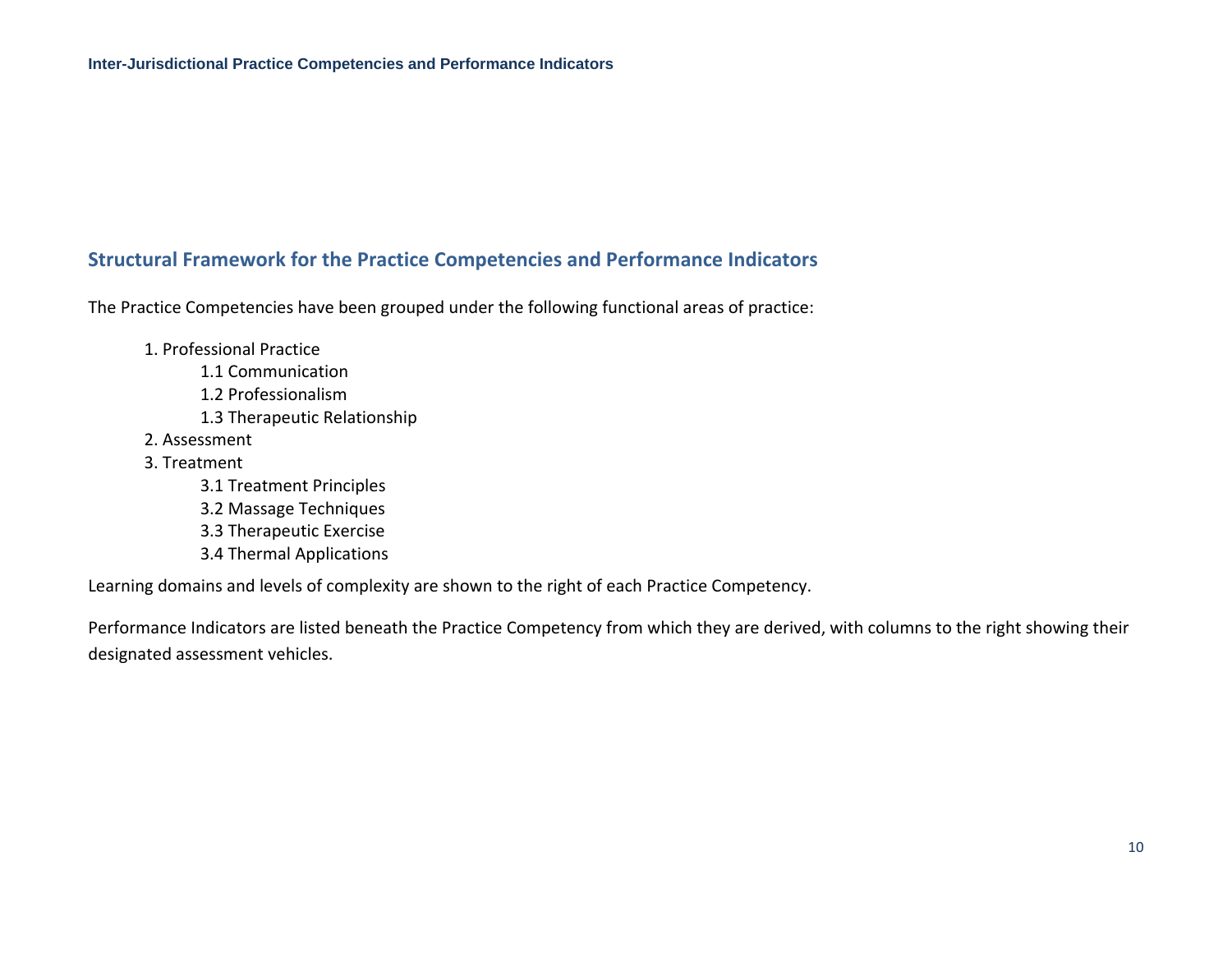### **Statement on Foundational Knowledge**

Massage therapy relies heavily on application of principles of the physical, biological, health, social and behavioural sciences.

Massage therapists require <sup>a</sup> strong foundational knowledge base common to all licensed health care professionals in Canada, and <sup>a</sup> more specialized foundational knowledge base related to the structure, function and inter‐relationships of the body systems and their response to manipulation.

The Practice Competencies and Performance Indicators are primarily outcome‐based and do not refer significantly to education curriculum content such as foundational knowledge requirements. Entry‐level massage therapy education programs are expected to provide <sup>a</sup> foundational knowledge curriculum of sufficient breadth and depth to enable their graduates to perform the Practice Competencies with entry‐level proficiency.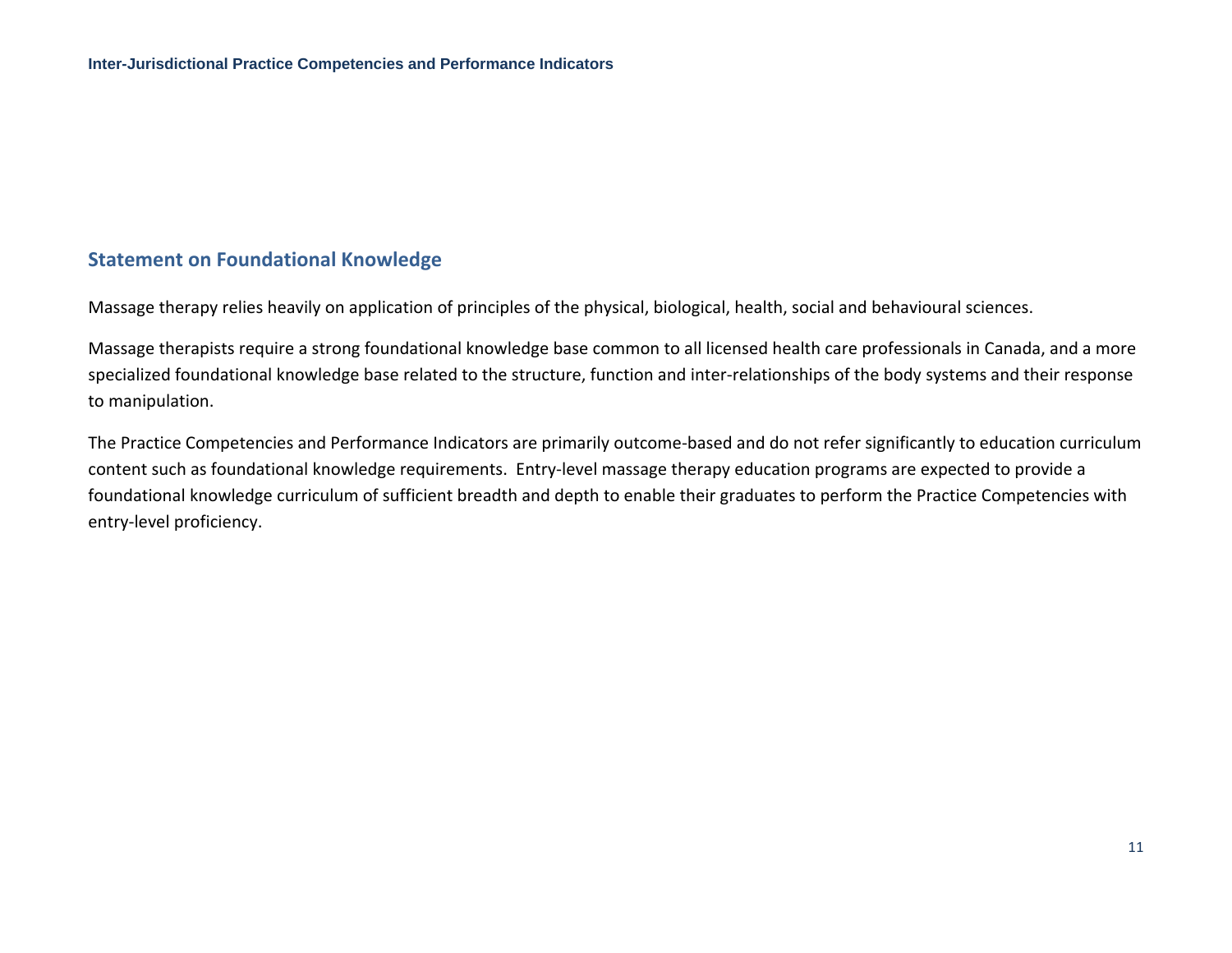|     |                                                                                        |                | Domain & Level |                |                |                                                                                  |                           |                | <b>Assessment Vehicle</b> |                |                           |
|-----|----------------------------------------------------------------------------------------|----------------|----------------|----------------|----------------|----------------------------------------------------------------------------------|---------------------------|----------------|---------------------------|----------------|---------------------------|
|     | <b>Practice Competencies</b>                                                           | Cognitive      | Psychomotor    | Affective      | #<br>Indicator | <b>Performance Indicators</b>                                                    | Reg Exam MC               | Reg Exam PR    | Ed Academic               | Ed Simulated   | Clinical<br>$\bar{x}$     |
|     | 1. Professional Practice                                                               |                |                |                |                |                                                                                  |                           |                |                           |                |                           |
| 1.1 | <b>Communication</b>                                                                   |                |                |                |                |                                                                                  |                           |                |                           |                |                           |
| a   | Utilize written communication effectively.                                             | $\overline{2}$ | $\mathbf{1}$   | $\mathbf 0$    |                |                                                                                  |                           |                |                           |                |                           |
|     |                                                                                        |                |                |                | 1              | Document information accurately.                                                 |                           | x              | X                         | X              | x                         |
|     |                                                                                        |                |                |                | $\overline{2}$ | Ensure legibility of information.                                                |                           | $\pmb{\times}$ | $\pmb{\mathsf{x}}$        | X              | X                         |
|     |                                                                                        |                |                |                | 3              | Employ clear, concise and profession-specific language.                          |                           | x              | X                         | x              | $\pmb{\times}$            |
|     |                                                                                        |                |                |                | $\overline{4}$ | Write in a manner that corresponds to the needs of the reader.                   |                           |                | $\pmb{\mathsf{x}}$        |                | X                         |
|     |                                                                                        |                |                |                | 5              | Employ appropriate formatting, grammar and spelling.                             |                           |                | $\boldsymbol{\mathsf{x}}$ |                |                           |
|     |                                                                                        |                |                |                | 6              | Comprehend written information.                                                  | X                         |                | $\pmb{\mathsf{x}}$        |                |                           |
| b   | Utilize oral communication effectively.                                                | $\overline{2}$ | 1              | $\mathbf{1}$   |                |                                                                                  |                           |                |                           |                |                           |
|     |                                                                                        |                |                |                | $\mathbf{1}$   | Employ clear, concise and profession-specific language.                          |                           | x              | X                         | x              | х                         |
|     |                                                                                        |                |                |                | $\overline{2}$ | Speak in a manner that corresponds to the needs of the listener.                 |                           | x              |                           | X              | X                         |
|     |                                                                                        |                |                |                | 3              | Employ appropriate pace, tone and projection of voice.                           |                           | x              |                           | X              | X                         |
|     |                                                                                        |                |                |                | $\overline{4}$ | Employ effective questioning techniques.                                         |                           | x              |                           | x              | X                         |
|     |                                                                                        |                |                |                | 5              | Comprehend oral communication.                                                   |                           | x              |                           | x              | X                         |
| c   | Utilize electronic communication effectively.                                          | $\overline{2}$ | $\mathbf{1}$   | $\mathbf 0$    |                |                                                                                  |                           |                |                           |                |                           |
|     |                                                                                        |                |                |                | 1              | Demonstrate a working knowledge of current communication technologies.           |                           |                | $\mathsf{x}$              | x              |                           |
|     |                                                                                        |                |                |                | $\mathbf 2$    | Select appropriate communication method for recipient.                           |                           |                | X                         | x              |                           |
|     |                                                                                        |                |                |                | 3              | Demonstrate knowledge of measures to secure electronic communication.            | $\boldsymbol{\mathsf{x}}$ |                | $\pmb{\times}$            |                |                           |
|     |                                                                                        |                |                |                | 4              | Demonstrate knowledge of professional use of social media.                       |                           |                | $\mathsf{x}$              |                |                           |
| d   | Communicate in a manner that respects diversity.                                       | $\overline{2}$ | 0              | $\overline{2}$ |                |                                                                                  |                           |                |                           |                |                           |
|     |                                                                                        |                |                |                | 1              | Employ communication approaches that respect diversity.                          |                           |                | x                         | x              | x                         |
|     |                                                                                        |                |                |                | $\overline{2}$ | Identify resources that support knowledge of diversity.                          |                           |                | $\pmb{\times}$            |                |                           |
| e   | Communicate in a manner that is suitable to the<br>recipient's level of understanding. | $\overline{2}$ | 0              | $\overline{2}$ |                |                                                                                  |                           |                |                           |                |                           |
|     |                                                                                        |                |                |                | 1              | Adapt communication skills to recipient.                                         |                           |                | х                         | x              |                           |
|     |                                                                                        |                |                |                | $\overline{2}$ | Confirm that recipient understands communication.                                |                           |                | X                         | $\pmb{\times}$ |                           |
| f   | Utilize active listening skills.                                                       | $\overline{2}$ | $\mathbf{1}$   | $\mathbf{1}$   |                |                                                                                  |                           |                |                           |                |                           |
|     |                                                                                        |                |                |                | $\mathbf{1}$   | Demonstrate knowledge of the use and characteristics of active listening.        | $\pmb{\times}$            |                | $\pmb{\mathsf{x}}$        |                |                           |
|     |                                                                                        |                |                |                | $\overline{2}$ | Demonstrate active listening.                                                    |                           | $\pmb{\times}$ |                           | X              | $\boldsymbol{\mathsf{x}}$ |
| g   | Utilize and respond to non-verbal communication.                                       | $\overline{2}$ | $\overline{2}$ | $\mathbf{1}$   |                |                                                                                  |                           |                |                           |                |                           |
|     |                                                                                        |                |                |                | $1\,$          | Demonstrate knowledge of the characteristics of non-verbal communication.        | $\boldsymbol{\mathsf{x}}$ |                | X                         |                |                           |
|     |                                                                                        |                |                |                | $\overline{2}$ | Respond professionally to non-verbal communication.                              |                           | X              | X                         | X              |                           |
|     |                                                                                        |                |                |                | 3              | Demonstrate appropriate non-verbal communication.                                |                           | X              | $\pmb{\times}$            | x              | X                         |
| h   | Utilize medical terminology.                                                           | $\mathbf{1}$   | 0              | 0              |                |                                                                                  |                           |                |                           |                |                           |
|     |                                                                                        |                |                |                | 1              | Use medical terminology appropriately.                                           |                           | x              | x                         | X              | x                         |
|     |                                                                                        |                |                |                | $\overline{2}$ | Convey medical concepts using plain language.                                    |                           | x              | $\pmb{\mathsf{x}}$        | X              | $\boldsymbol{\mathsf{x}}$ |
|     |                                                                                        |                |                |                | 3              | Use common medical abbreviations in written communications and clinical records. |                           | x              | X                         | x              | $\boldsymbol{\mathsf{x}}$ |
|     | Contribute to an effective, collaborative atmosphere<br>in group settings.             | $\overline{2}$ | $\overline{2}$ | $\overline{2}$ |                |                                                                                  |                           |                |                           |                |                           |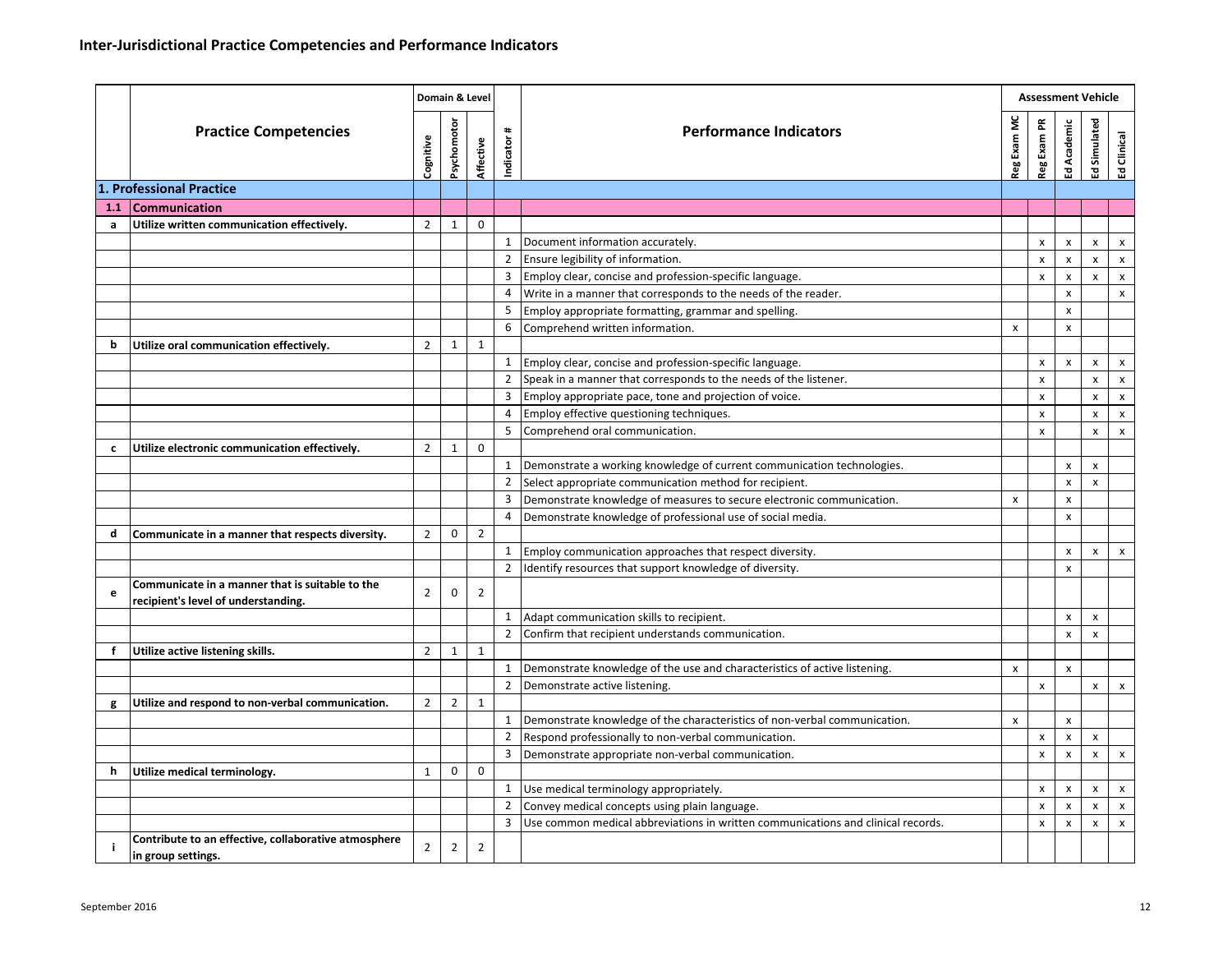|                  |                                                              |                | Domain & Level |                |                        |                                                                                                                                                                                  |             |                | <b>Assessment Vehicle</b> |                |                           |
|------------------|--------------------------------------------------------------|----------------|----------------|----------------|------------------------|----------------------------------------------------------------------------------------------------------------------------------------------------------------------------------|-------------|----------------|---------------------------|----------------|---------------------------|
|                  | <b>Practice Competencies</b>                                 | Cognitive      | Psychomotor    | Affective      | $\ddot{}$<br>Indicator | <b>Performance Indicators</b>                                                                                                                                                    | Reg Exam MC | Reg Exam PR    | Ed Academic               | Ed Simulated   | Clinical<br>ヱ             |
|                  |                                                              |                |                |                | $\mathbf{1}$           | Demonstrate knowledge of group process.                                                                                                                                          |             |                | $\boldsymbol{\mathsf{x}}$ |                |                           |
|                  |                                                              |                |                |                | $\overline{2}$         | Interact respectfully with other group members.                                                                                                                                  |             |                | X                         | x              | X                         |
|                  | Identify and address interpersonal conflict.                 | 3              | 0              | $\overline{2}$ |                        |                                                                                                                                                                                  |             |                |                           |                |                           |
|                  |                                                              |                |                |                | 1                      | Demonstrate knowledge of factors that may create interpersonal conflict.                                                                                                         |             |                | X                         |                |                           |
|                  |                                                              |                |                |                | $\overline{2}$         | Demonstrate knowledge of strategies to address interpersonal conflict.                                                                                                           |             |                | X                         |                |                           |
|                  |                                                              |                |                |                | 3                      | Utilize strategies that address interpersonal conflict.                                                                                                                          |             |                |                           | x              |                           |
| 1.2 <sub>1</sub> | <b>Professionalism</b>                                       |                |                |                |                        |                                                                                                                                                                                  |             |                |                           |                |                           |
| a                | Comply with federal and provincial requirements.             | $\overline{2}$ | 0              | $\mathbf{0}$   |                        |                                                                                                                                                                                  |             |                |                           |                |                           |
|                  |                                                              |                |                |                | 1                      | Demonstrate knowledge of relevant provincial requirements.                                                                                                                       |             |                | $\pmb{\times}$            |                |                           |
|                  |                                                              |                |                |                | $\overline{2}$         | Demonstrate knowledge of relevant federal requirements.                                                                                                                          | X           |                | $\mathsf{x}$              |                |                           |
|                  |                                                              |                |                |                | 3                      | Practice in compliance with federal and provincial requirements.                                                                                                                 |             | X              |                           | x              | x                         |
| b                | Comply with regulatory requirements.                         | $\overline{2}$ | 0              | $\mathbf{0}$   |                        |                                                                                                                                                                                  |             |                |                           |                |                           |
|                  |                                                              |                |                |                | $\mathbf{1}$           | Demonstrate knowledge of the mandate and roles of a regulatory body.                                                                                                             | X           |                | X                         |                |                           |
|                  |                                                              |                |                |                | $\overline{2}$         | Demonstrate knowledge of the obligations of a registrant.                                                                                                                        | X           |                | X                         |                |                           |
|                  |                                                              |                |                |                | 3                      | Differentiate between the role of a regulatory body and that of a professional association.                                                                                      | x           |                | $\pmb{\times}$            |                | $\pmb{\chi}$              |
|                  |                                                              |                |                |                | 4                      | Practice in accordance with regulatory requirements.                                                                                                                             |             | $\pmb{\times}$ |                           | X              |                           |
| $\mathbf{c}$     | Comply with municipal and local requirements.                | $\overline{2}$ | 0              | $\mathbf 0$    |                        |                                                                                                                                                                                  |             |                |                           |                |                           |
|                  |                                                              |                |                | $\mathbf 0$    | $\mathbf{1}$           | Identify municipal and local requirements that may affect business practice.                                                                                                     |             |                | $\pmb{\times}$            |                |                           |
| d                | Maintain comprehensive practice records.                     | $\overline{2}$ | $\mathbf 0$    |                |                        |                                                                                                                                                                                  |             |                |                           |                |                           |
|                  |                                                              |                |                |                | 1<br>$\overline{2}$    | Demonstrate knowledge of aspects of professional practice that require documentation.<br>Demonstrate knowledge of security, confidentiality and access requirements for records. | X           |                | X<br>$\pmb{\mathsf{x}}$   |                |                           |
|                  |                                                              |                |                |                | 3                      | Record required information in a consistent and timely manner.                                                                                                                   | X           |                |                           | x              | X<br>x                    |
| e                | Maintain professional boundaries.                            | 3              | $\mathbf{1}$   | $\overline{2}$ |                        |                                                                                                                                                                                  |             |                |                           |                |                           |
|                  |                                                              |                |                |                | 1                      | Demonstrate knowledge of the purpose of maintaining boundaries.                                                                                                                  | x           |                | $\pmb{\times}$            |                |                           |
|                  |                                                              |                |                |                | $\overline{2}$         | Demonstrate knowledge of ways to establish and maintain boundaries.                                                                                                              | x           |                | X                         | x              |                           |
|                  |                                                              |                |                |                | 3                      | Demonstrate knowledge of commonly occurring boundary violations.                                                                                                                 | X           |                | $\pmb{\mathsf{x}}$        | $\pmb{\times}$ |                           |
|                  |                                                              |                |                |                | 4                      | Interact professionally with others.                                                                                                                                             |             | X              |                           | x              | $\pmb{\chi}$              |
| f                | Maintain a safe and comfortable practice<br>environment.     | $\overline{2}$ | 1              | $\overline{2}$ |                        |                                                                                                                                                                                  |             |                |                           |                |                           |
|                  |                                                              |                |                |                | $\mathbf{1}$           | Demonstrate knowledge of aspects of physical setting that affect patient / client safety and<br>comfort.                                                                         | X           |                | x                         |                |                           |
|                  |                                                              |                |                |                | $\overline{2}$         | Ensure a safe and comfortable environment, consistent with patient / client needs.                                                                                               |             |                |                           | x              | x                         |
| g                | Apply standard hygiene and infection control<br>precautions. | 2              | 1              | $\mathbf{1}$   |                        |                                                                                                                                                                                  |             |                |                           |                |                           |
|                  |                                                              |                |                |                | 1                      | Demonstrate knowledge of standard hygiene practices.                                                                                                                             | X           |                | $\pmb{\times}$            |                |                           |
|                  |                                                              |                |                |                | 2                      | Demonstrate knowledge of standard precautions of infection control.                                                                                                              | x           |                | x                         |                |                           |
|                  |                                                              |                |                |                | 3                      | Apply standard hygiene practices.                                                                                                                                                |             | X              |                           | x              | X                         |
|                  |                                                              |                |                |                | 4                      | Apply standard precautions for infection control.                                                                                                                                |             | X              |                           | x              | $\boldsymbol{\mathsf{x}}$ |
| h                | Practice professionally, regardless of personal beliefs.     | $\overline{2}$ | $\mathbf 0$    | $\overline{2}$ |                        |                                                                                                                                                                                  |             |                |                           |                |                           |
|                  |                                                              |                |                |                | $\mathbf{1}$           | Identify the types of personal belief that may conflict with professional practice.                                                                                              |             |                | X                         |                |                           |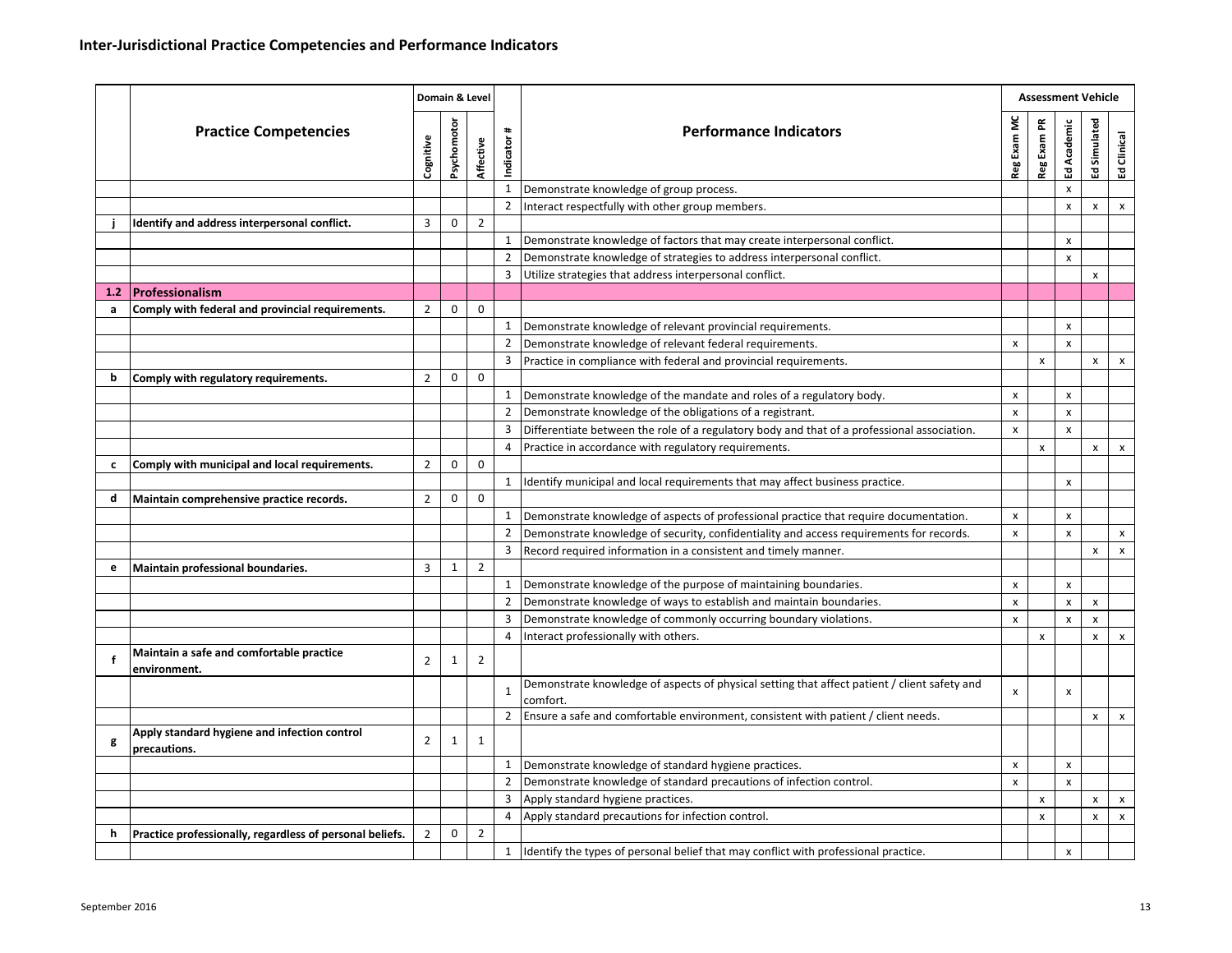|                                                                                                                                                                                                                                                                                                                                                                                                                                                                                                                                                                                                                                                                                                                                                                         |                                                                                           | Domain & Level<br>Psychomotor<br><b>Performance Indicators</b><br>$\ddot{}$<br>Cognitive<br>Affective<br>Indicator<br>Develop strategies to ensure professional practice is independent of conflicting personal<br>$\overline{2}$<br>beliefs.<br>Maintain professional decorum.<br>3<br>$\overline{2}$<br>$\overline{2}$<br>$\mathbf{1}$<br>1<br>$\overline{2}$<br>Apply biomechanical and postural skills that preserve therapist health.<br>$\overline{2}$<br>$\overline{2}$<br>$\mathbf{1}$<br>Identify lifestyle factors that may influence effectiveness.<br>1<br>$\overline{2}$<br>Identify self-care strategies to enhance effectiveness.<br>$\overline{2}$<br>$\overline{2}$<br>$\overline{2}$<br>$\mathbf{1}$<br>Identify potential stressors.<br>$\overline{2}$<br>Identify stress management strategies.<br>$\overline{2}$<br>$\mathbf{1}$<br>$\mathbf{1}$<br>Relate appearance and personal hygiene to professional impression.<br>$\mathbf{1}$<br>$\overline{2}$<br>Maintain grooming, dress and hygiene appropriate to professional setting.<br>$\mathbf 0$<br>$\overline{2}$<br>0<br>Demonstrate knowledge of situations that create potential for conflict of interest.<br>1<br>$\overline{2}$<br>Demonstrate knowledge of strategies to avoid or resolve conflict of interest.<br>$\overline{2}$<br>3<br>0<br>1<br>Define issues clearly.<br>Identify all relevant information.<br>$\overline{2}$<br>3<br>Determine course of action.<br>Defend rationale.<br>4<br>$\overline{2}$<br>3<br>0<br>Demonstrate knowledge of characteristics consistent with ethical behaviour.<br>1<br>$\overline{2}$<br>therapy practice.<br>3<br>Utilize strategies that address ethical challenges.<br>$\mathbf 0$<br>$\overline{2}$<br>0<br>$\mathbf{1}$<br>Identify factors that impact time management.<br>$\overline{2}$<br>Utilize strategies to address time management challenges.<br>$\overline{2}$<br>0<br>0<br>Demonstrate knowledge of the health care delivery framework in Canada.<br>1<br>$\overline{2}$<br>profession. |  |                                                                                          |   |   |                           |   |               |
|-------------------------------------------------------------------------------------------------------------------------------------------------------------------------------------------------------------------------------------------------------------------------------------------------------------------------------------------------------------------------------------------------------------------------------------------------------------------------------------------------------------------------------------------------------------------------------------------------------------------------------------------------------------------------------------------------------------------------------------------------------------------------|-------------------------------------------------------------------------------------------|---------------------------------------------------------------------------------------------------------------------------------------------------------------------------------------------------------------------------------------------------------------------------------------------------------------------------------------------------------------------------------------------------------------------------------------------------------------------------------------------------------------------------------------------------------------------------------------------------------------------------------------------------------------------------------------------------------------------------------------------------------------------------------------------------------------------------------------------------------------------------------------------------------------------------------------------------------------------------------------------------------------------------------------------------------------------------------------------------------------------------------------------------------------------------------------------------------------------------------------------------------------------------------------------------------------------------------------------------------------------------------------------------------------------------------------------------------------------------------------------------------------------------------------------------------------------------------------------------------------------------------------------------------------------------------------------------------------------------------------------------------------------------------------------------------------------------------------------------------------------------------------------------------------------------------------------------------------------------------------------------------------------------------------|--|------------------------------------------------------------------------------------------|---|---|---------------------------|---|---------------|
|                                                                                                                                                                                                                                                                                                                                                                                                                                                                                                                                                                                                                                                                                                                                                                         | <b>Practice Competencies</b>                                                              |                                                                                                                                                                                                                                                                                                                                                                                                                                                                                                                                                                                                                                                                                                                                                                                                                                                                                                                                                                                                                                                                                                                                                                                                                                                                                                                                                                                                                                                                                                                                                                                                                                                                                                                                                                                                                                                                                                                                                                                                                                       |  |                                                                                          |   |   |                           |   | Clinical<br>ヱ |
|                                                                                                                                                                                                                                                                                                                                                                                                                                                                                                                                                                                                                                                                                                                                                                         |                                                                                           |                                                                                                                                                                                                                                                                                                                                                                                                                                                                                                                                                                                                                                                                                                                                                                                                                                                                                                                                                                                                                                                                                                                                                                                                                                                                                                                                                                                                                                                                                                                                                                                                                                                                                                                                                                                                                                                                                                                                                                                                                                       |  |                                                                                          |   |   | X                         |   |               |
|                                                                                                                                                                                                                                                                                                                                                                                                                                                                                                                                                                                                                                                                                                                                                                         |                                                                                           |                                                                                                                                                                                                                                                                                                                                                                                                                                                                                                                                                                                                                                                                                                                                                                                                                                                                                                                                                                                                                                                                                                                                                                                                                                                                                                                                                                                                                                                                                                                                                                                                                                                                                                                                                                                                                                                                                                                                                                                                                                       |  |                                                                                          |   | x |                           | x |               |
|                                                                                                                                                                                                                                                                                                                                                                                                                                                                                                                                                                                                                                                                                                                                                                         | Apply biomechanical and postural skills for therapist<br>self-protection.                 |                                                                                                                                                                                                                                                                                                                                                                                                                                                                                                                                                                                                                                                                                                                                                                                                                                                                                                                                                                                                                                                                                                                                                                                                                                                                                                                                                                                                                                                                                                                                                                                                                                                                                                                                                                                                                                                                                                                                                                                                                                       |  |                                                                                          |   |   |                           |   |               |
|                                                                                                                                                                                                                                                                                                                                                                                                                                                                                                                                                                                                                                                                                                                                                                         |                                                                                           |                                                                                                                                                                                                                                                                                                                                                                                                                                                                                                                                                                                                                                                                                                                                                                                                                                                                                                                                                                                                                                                                                                                                                                                                                                                                                                                                                                                                                                                                                                                                                                                                                                                                                                                                                                                                                                                                                                                                                                                                                                       |  | Demonstrate knowledge of common biomechanical and postural risks for massage therapists. |   |   | $\mathsf{x}$              |   |               |
|                                                                                                                                                                                                                                                                                                                                                                                                                                                                                                                                                                                                                                                                                                                                                                         |                                                                                           |                                                                                                                                                                                                                                                                                                                                                                                                                                                                                                                                                                                                                                                                                                                                                                                                                                                                                                                                                                                                                                                                                                                                                                                                                                                                                                                                                                                                                                                                                                                                                                                                                                                                                                                                                                                                                                                                                                                                                                                                                                       |  |                                                                                          |   |   |                           | x |               |
|                                                                                                                                                                                                                                                                                                                                                                                                                                                                                                                                                                                                                                                                                                                                                                         | Employ personal care and lifestyle strategies that<br>enhance professional effectiveness. |                                                                                                                                                                                                                                                                                                                                                                                                                                                                                                                                                                                                                                                                                                                                                                                                                                                                                                                                                                                                                                                                                                                                                                                                                                                                                                                                                                                                                                                                                                                                                                                                                                                                                                                                                                                                                                                                                                                                                                                                                                       |  |                                                                                          |   |   |                           |   |               |
|                                                                                                                                                                                                                                                                                                                                                                                                                                                                                                                                                                                                                                                                                                                                                                         |                                                                                           |                                                                                                                                                                                                                                                                                                                                                                                                                                                                                                                                                                                                                                                                                                                                                                                                                                                                                                                                                                                                                                                                                                                                                                                                                                                                                                                                                                                                                                                                                                                                                                                                                                                                                                                                                                                                                                                                                                                                                                                                                                       |  |                                                                                          |   |   | $\pmb{\times}$            |   |               |
|                                                                                                                                                                                                                                                                                                                                                                                                                                                                                                                                                                                                                                                                                                                                                                         |                                                                                           |                                                                                                                                                                                                                                                                                                                                                                                                                                                                                                                                                                                                                                                                                                                                                                                                                                                                                                                                                                                                                                                                                                                                                                                                                                                                                                                                                                                                                                                                                                                                                                                                                                                                                                                                                                                                                                                                                                                                                                                                                                       |  |                                                                                          |   |   | $\boldsymbol{\mathsf{x}}$ |   |               |
| k                                                                                                                                                                                                                                                                                                                                                                                                                                                                                                                                                                                                                                                                                                                                                                       |                                                                                           |                                                                                                                                                                                                                                                                                                                                                                                                                                                                                                                                                                                                                                                                                                                                                                                                                                                                                                                                                                                                                                                                                                                                                                                                                                                                                                                                                                                                                                                                                                                                                                                                                                                                                                                                                                                                                                                                                                                                                                                                                                       |  |                                                                                          |   |   |                           |   |               |
|                                                                                                                                                                                                                                                                                                                                                                                                                                                                                                                                                                                                                                                                                                                                                                         |                                                                                           |                                                                                                                                                                                                                                                                                                                                                                                                                                                                                                                                                                                                                                                                                                                                                                                                                                                                                                                                                                                                                                                                                                                                                                                                                                                                                                                                                                                                                                                                                                                                                                                                                                                                                                                                                                                                                                                                                                                                                                                                                                       |  |                                                                                          |   |   | $\pmb{\times}$            |   |               |
|                                                                                                                                                                                                                                                                                                                                                                                                                                                                                                                                                                                                                                                                                                                                                                         |                                                                                           |                                                                                                                                                                                                                                                                                                                                                                                                                                                                                                                                                                                                                                                                                                                                                                                                                                                                                                                                                                                                                                                                                                                                                                                                                                                                                                                                                                                                                                                                                                                                                                                                                                                                                                                                                                                                                                                                                                                                                                                                                                       |  |                                                                                          |   |   | X                         |   |               |
|                                                                                                                                                                                                                                                                                                                                                                                                                                                                                                                                                                                                                                                                                                                                                                         | Maintain personal hygiene and professional<br>appearance.                                 |                                                                                                                                                                                                                                                                                                                                                                                                                                                                                                                                                                                                                                                                                                                                                                                                                                                                                                                                                                                                                                                                                                                                                                                                                                                                                                                                                                                                                                                                                                                                                                                                                                                                                                                                                                                                                                                                                                                                                                                                                                       |  |                                                                                          |   |   |                           |   |               |
|                                                                                                                                                                                                                                                                                                                                                                                                                                                                                                                                                                                                                                                                                                                                                                         |                                                                                           |                                                                                                                                                                                                                                                                                                                                                                                                                                                                                                                                                                                                                                                                                                                                                                                                                                                                                                                                                                                                                                                                                                                                                                                                                                                                                                                                                                                                                                                                                                                                                                                                                                                                                                                                                                                                                                                                                                                                                                                                                                       |  |                                                                                          |   |   | $\pmb{\times}$            |   |               |
|                                                                                                                                                                                                                                                                                                                                                                                                                                                                                                                                                                                                                                                                                                                                                                         |                                                                                           |                                                                                                                                                                                                                                                                                                                                                                                                                                                                                                                                                                                                                                                                                                                                                                                                                                                                                                                                                                                                                                                                                                                                                                                                                                                                                                                                                                                                                                                                                                                                                                                                                                                                                                                                                                                                                                                                                                                                                                                                                                       |  |                                                                                          |   | x |                           | x |               |
|                                                                                                                                                                                                                                                                                                                                                                                                                                                                                                                                                                                                                                                                                                                                                                         |                                                                                           |                                                                                                                                                                                                                                                                                                                                                                                                                                                                                                                                                                                                                                                                                                                                                                                                                                                                                                                                                                                                                                                                                                                                                                                                                                                                                                                                                                                                                                                                                                                                                                                                                                                                                                                                                                                                                                                                                                                                                                                                                                       |  |                                                                                          |   |   |                           |   |               |
|                                                                                                                                                                                                                                                                                                                                                                                                                                                                                                                                                                                                                                                                                                                                                                         |                                                                                           |                                                                                                                                                                                                                                                                                                                                                                                                                                                                                                                                                                                                                                                                                                                                                                                                                                                                                                                                                                                                                                                                                                                                                                                                                                                                                                                                                                                                                                                                                                                                                                                                                                                                                                                                                                                                                                                                                                                                                                                                                                       |  |                                                                                          | x |   | $\pmb{\times}$            |   |               |
|                                                                                                                                                                                                                                                                                                                                                                                                                                                                                                                                                                                                                                                                                                                                                                         |                                                                                           |                                                                                                                                                                                                                                                                                                                                                                                                                                                                                                                                                                                                                                                                                                                                                                                                                                                                                                                                                                                                                                                                                                                                                                                                                                                                                                                                                                                                                                                                                                                                                                                                                                                                                                                                                                                                                                                                                                                                                                                                                                       |  |                                                                                          | X |   | $\mathsf{x}$              |   |               |
| n                                                                                                                                                                                                                                                                                                                                                                                                                                                                                                                                                                                                                                                                                                                                                                       |                                                                                           |                                                                                                                                                                                                                                                                                                                                                                                                                                                                                                                                                                                                                                                                                                                                                                                                                                                                                                                                                                                                                                                                                                                                                                                                                                                                                                                                                                                                                                                                                                                                                                                                                                                                                                                                                                                                                                                                                                                                                                                                                                       |  |                                                                                          |   |   |                           |   |               |
|                                                                                                                                                                                                                                                                                                                                                                                                                                                                                                                                                                                                                                                                                                                                                                         |                                                                                           |                                                                                                                                                                                                                                                                                                                                                                                                                                                                                                                                                                                                                                                                                                                                                                                                                                                                                                                                                                                                                                                                                                                                                                                                                                                                                                                                                                                                                                                                                                                                                                                                                                                                                                                                                                                                                                                                                                                                                                                                                                       |  |                                                                                          |   |   | x                         | x |               |
|                                                                                                                                                                                                                                                                                                                                                                                                                                                                                                                                                                                                                                                                                                                                                                         |                                                                                           |                                                                                                                                                                                                                                                                                                                                                                                                                                                                                                                                                                                                                                                                                                                                                                                                                                                                                                                                                                                                                                                                                                                                                                                                                                                                                                                                                                                                                                                                                                                                                                                                                                                                                                                                                                                                                                                                                                                                                                                                                                       |  |                                                                                          |   |   | $\pmb{\times}$            | X |               |
|                                                                                                                                                                                                                                                                                                                                                                                                                                                                                                                                                                                                                                                                                                                                                                         |                                                                                           |                                                                                                                                                                                                                                                                                                                                                                                                                                                                                                                                                                                                                                                                                                                                                                                                                                                                                                                                                                                                                                                                                                                                                                                                                                                                                                                                                                                                                                                                                                                                                                                                                                                                                                                                                                                                                                                                                                                                                                                                                                       |  |                                                                                          |   |   | X                         | x |               |
|                                                                                                                                                                                                                                                                                                                                                                                                                                                                                                                                                                                                                                                                                                                                                                         |                                                                                           |                                                                                                                                                                                                                                                                                                                                                                                                                                                                                                                                                                                                                                                                                                                                                                                                                                                                                                                                                                                                                                                                                                                                                                                                                                                                                                                                                                                                                                                                                                                                                                                                                                                                                                                                                                                                                                                                                                                                                                                                                                       |  |                                                                                          |   |   | x                         | x |               |
| o                                                                                                                                                                                                                                                                                                                                                                                                                                                                                                                                                                                                                                                                                                                                                                       | Apply ethical considerations in decision making.                                          |                                                                                                                                                                                                                                                                                                                                                                                                                                                                                                                                                                                                                                                                                                                                                                                                                                                                                                                                                                                                                                                                                                                                                                                                                                                                                                                                                                                                                                                                                                                                                                                                                                                                                                                                                                                                                                                                                                                                                                                                                                       |  |                                                                                          |   |   |                           |   |               |
|                                                                                                                                                                                                                                                                                                                                                                                                                                                                                                                                                                                                                                                                                                                                                                         |                                                                                           |                                                                                                                                                                                                                                                                                                                                                                                                                                                                                                                                                                                                                                                                                                                                                                                                                                                                                                                                                                                                                                                                                                                                                                                                                                                                                                                                                                                                                                                                                                                                                                                                                                                                                                                                                                                                                                                                                                                                                                                                                                       |  |                                                                                          | X |   | X                         |   |               |
| <b>Assessment Vehicle</b><br>Reg Exam MC<br>Reg Exam PR<br>Ed Simulated<br>Ed Academic<br>Manage personal stress.<br>Identify and address conflict of interest.<br>m<br><b>Employ critical thinking.</b><br>Demonstrate knowledge of ethically challenging situations commonly encountered in massage<br>x<br>x<br>$\pmb{\times}$<br>X<br>X<br>Manage professional time effectively.<br>р<br>X<br>X<br>X<br>Recognize the role of massage therapy within health<br>q<br>care.<br>x<br>Demonstrate knowledge of the significance of massage therapy as a regulated health care<br>x<br>Establish and maintain professional collaboration.<br>$\overline{2}$<br>$\overline{2}$<br>0<br>r<br>Distinguish intra- and inter-professional collaboration.<br>$\mathbf{1}$<br>X |                                                                                           |                                                                                                                                                                                                                                                                                                                                                                                                                                                                                                                                                                                                                                                                                                                                                                                                                                                                                                                                                                                                                                                                                                                                                                                                                                                                                                                                                                                                                                                                                                                                                                                                                                                                                                                                                                                                                                                                                                                                                                                                                                       |  |                                                                                          |   |   |                           |   |               |
|                                                                                                                                                                                                                                                                                                                                                                                                                                                                                                                                                                                                                                                                                                                                                                         |                                                                                           |                                                                                                                                                                                                                                                                                                                                                                                                                                                                                                                                                                                                                                                                                                                                                                                                                                                                                                                                                                                                                                                                                                                                                                                                                                                                                                                                                                                                                                                                                                                                                                                                                                                                                                                                                                                                                                                                                                                                                                                                                                       |  |                                                                                          |   |   |                           |   |               |
|                                                                                                                                                                                                                                                                                                                                                                                                                                                                                                                                                                                                                                                                                                                                                                         | September 2016                                                                            |                                                                                                                                                                                                                                                                                                                                                                                                                                                                                                                                                                                                                                                                                                                                                                                                                                                                                                                                                                                                                                                                                                                                                                                                                                                                                                                                                                                                                                                                                                                                                                                                                                                                                                                                                                                                                                                                                                                                                                                                                                       |  |                                                                                          |   |   |                           |   |               |
|                                                                                                                                                                                                                                                                                                                                                                                                                                                                                                                                                                                                                                                                                                                                                                         |                                                                                           |                                                                                                                                                                                                                                                                                                                                                                                                                                                                                                                                                                                                                                                                                                                                                                                                                                                                                                                                                                                                                                                                                                                                                                                                                                                                                                                                                                                                                                                                                                                                                                                                                                                                                                                                                                                                                                                                                                                                                                                                                                       |  |                                                                                          |   |   |                           |   |               |
|                                                                                                                                                                                                                                                                                                                                                                                                                                                                                                                                                                                                                                                                                                                                                                         |                                                                                           |                                                                                                                                                                                                                                                                                                                                                                                                                                                                                                                                                                                                                                                                                                                                                                                                                                                                                                                                                                                                                                                                                                                                                                                                                                                                                                                                                                                                                                                                                                                                                                                                                                                                                                                                                                                                                                                                                                                                                                                                                                       |  |                                                                                          |   |   |                           |   |               |
|                                                                                                                                                                                                                                                                                                                                                                                                                                                                                                                                                                                                                                                                                                                                                                         |                                                                                           |                                                                                                                                                                                                                                                                                                                                                                                                                                                                                                                                                                                                                                                                                                                                                                                                                                                                                                                                                                                                                                                                                                                                                                                                                                                                                                                                                                                                                                                                                                                                                                                                                                                                                                                                                                                                                                                                                                                                                                                                                                       |  |                                                                                          |   |   |                           |   |               |
|                                                                                                                                                                                                                                                                                                                                                                                                                                                                                                                                                                                                                                                                                                                                                                         |                                                                                           |                                                                                                                                                                                                                                                                                                                                                                                                                                                                                                                                                                                                                                                                                                                                                                                                                                                                                                                                                                                                                                                                                                                                                                                                                                                                                                                                                                                                                                                                                                                                                                                                                                                                                                                                                                                                                                                                                                                                                                                                                                       |  |                                                                                          |   |   |                           |   |               |
|                                                                                                                                                                                                                                                                                                                                                                                                                                                                                                                                                                                                                                                                                                                                                                         |                                                                                           |                                                                                                                                                                                                                                                                                                                                                                                                                                                                                                                                                                                                                                                                                                                                                                                                                                                                                                                                                                                                                                                                                                                                                                                                                                                                                                                                                                                                                                                                                                                                                                                                                                                                                                                                                                                                                                                                                                                                                                                                                                       |  |                                                                                          |   |   |                           |   |               |
|                                                                                                                                                                                                                                                                                                                                                                                                                                                                                                                                                                                                                                                                                                                                                                         |                                                                                           |                                                                                                                                                                                                                                                                                                                                                                                                                                                                                                                                                                                                                                                                                                                                                                                                                                                                                                                                                                                                                                                                                                                                                                                                                                                                                                                                                                                                                                                                                                                                                                                                                                                                                                                                                                                                                                                                                                                                                                                                                                       |  |                                                                                          |   |   |                           |   |               |
|                                                                                                                                                                                                                                                                                                                                                                                                                                                                                                                                                                                                                                                                                                                                                                         |                                                                                           |                                                                                                                                                                                                                                                                                                                                                                                                                                                                                                                                                                                                                                                                                                                                                                                                                                                                                                                                                                                                                                                                                                                                                                                                                                                                                                                                                                                                                                                                                                                                                                                                                                                                                                                                                                                                                                                                                                                                                                                                                                       |  |                                                                                          |   |   |                           |   |               |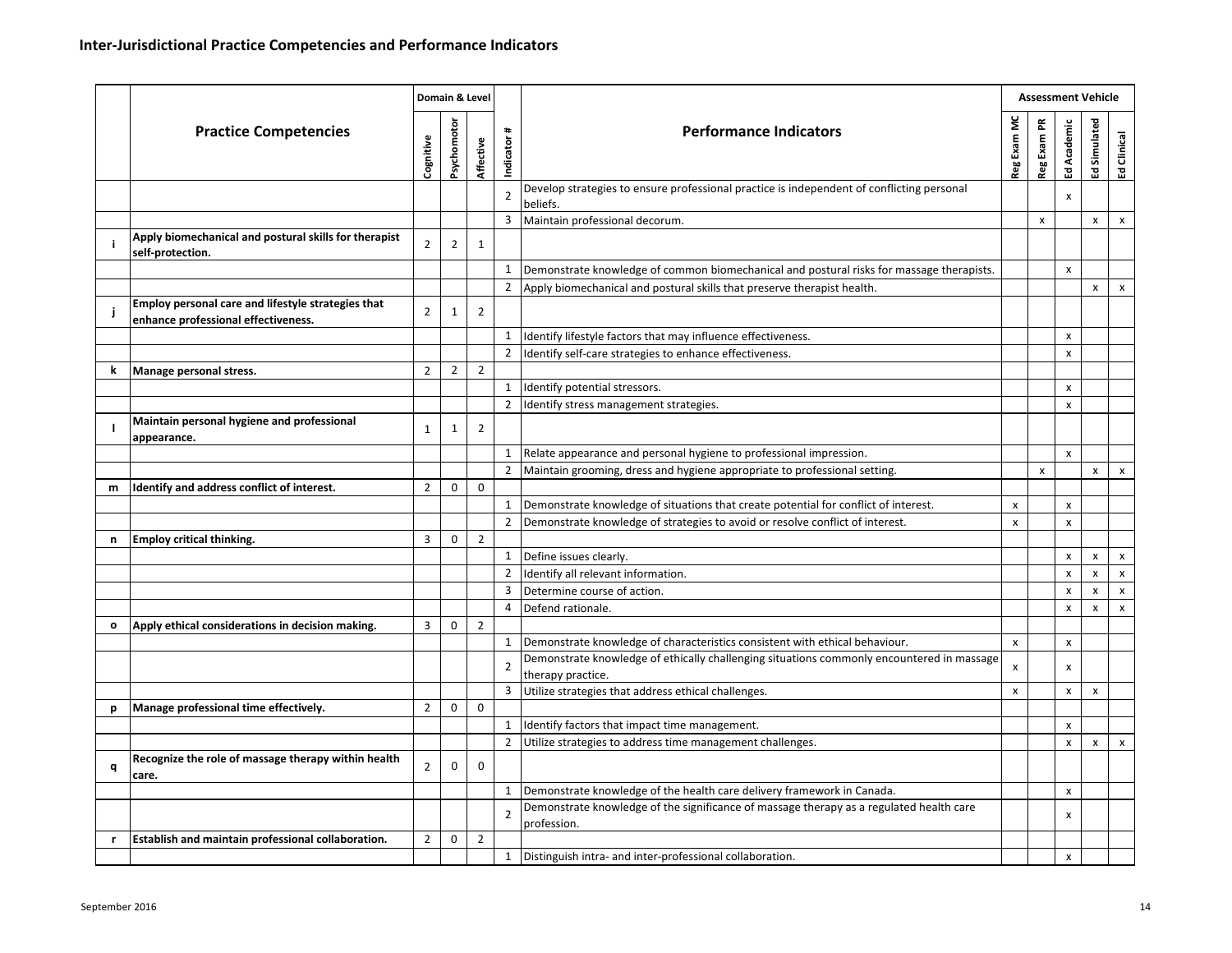|              | <b>Practice Competencies</b>                                                                                                                                                                                                                                                                                                                                                                                                                                                                                                                                                                                                                                                                                                                                                                                                                                                                                                                                                                                                                                                                                                                                                                                                                                                      |                                                                                                                                                                                              |              |                | $\ddot{}$      | <b>Performance Indicators</b>                                                              |   |                           |   |  |
|--------------|-----------------------------------------------------------------------------------------------------------------------------------------------------------------------------------------------------------------------------------------------------------------------------------------------------------------------------------------------------------------------------------------------------------------------------------------------------------------------------------------------------------------------------------------------------------------------------------------------------------------------------------------------------------------------------------------------------------------------------------------------------------------------------------------------------------------------------------------------------------------------------------------------------------------------------------------------------------------------------------------------------------------------------------------------------------------------------------------------------------------------------------------------------------------------------------------------------------------------------------------------------------------------------------|----------------------------------------------------------------------------------------------------------------------------------------------------------------------------------------------|--------------|----------------|----------------|--------------------------------------------------------------------------------------------|---|---------------------------|---|--|
|              |                                                                                                                                                                                                                                                                                                                                                                                                                                                                                                                                                                                                                                                                                                                                                                                                                                                                                                                                                                                                                                                                                                                                                                                                                                                                                   |                                                                                                                                                                                              |              |                |                | Identify the scopes of practice and treatment modalities of health care providers commonly |   |                           |   |  |
|              |                                                                                                                                                                                                                                                                                                                                                                                                                                                                                                                                                                                                                                                                                                                                                                                                                                                                                                                                                                                                                                                                                                                                                                                                                                                                                   |                                                                                                                                                                                              |              |                |                | encountered in massage therapy practice.                                                   |   |                           |   |  |
|              |                                                                                                                                                                                                                                                                                                                                                                                                                                                                                                                                                                                                                                                                                                                                                                                                                                                                                                                                                                                                                                                                                                                                                                                                                                                                                   |                                                                                                                                                                                              |              |                | 3              |                                                                                            | X | X                         |   |  |
|              |                                                                                                                                                                                                                                                                                                                                                                                                                                                                                                                                                                                                                                                                                                                                                                                                                                                                                                                                                                                                                                                                                                                                                                                                                                                                                   |                                                                                                                                                                                              |              |                | $\overline{4}$ | professionals.                                                                             |   | x                         |   |  |
| s            | Utilize research and professional literature.                                                                                                                                                                                                                                                                                                                                                                                                                                                                                                                                                                                                                                                                                                                                                                                                                                                                                                                                                                                                                                                                                                                                                                                                                                     | 3                                                                                                                                                                                            | $\mathbf 0$  | $\mathbf 0$    |                |                                                                                            |   |                           |   |  |
|              |                                                                                                                                                                                                                                                                                                                                                                                                                                                                                                                                                                                                                                                                                                                                                                                                                                                                                                                                                                                                                                                                                                                                                                                                                                                                                   |                                                                                                                                                                                              |              |                | 1              | Identify reliable sources of research and professional literature.                         |   | x                         |   |  |
|              |                                                                                                                                                                                                                                                                                                                                                                                                                                                                                                                                                                                                                                                                                                                                                                                                                                                                                                                                                                                                                                                                                                                                                                                                                                                                                   |                                                                                                                                                                                              |              |                | $\overline{2}$ | Access research and professional literature.                                               |   | X                         |   |  |
|              |                                                                                                                                                                                                                                                                                                                                                                                                                                                                                                                                                                                                                                                                                                                                                                                                                                                                                                                                                                                                                                                                                                                                                                                                                                                                                   |                                                                                                                                                                                              |              |                | 3              | Identify evidence relevant to a practice issue.                                            |   | $\boldsymbol{\mathsf{x}}$ |   |  |
|              |                                                                                                                                                                                                                                                                                                                                                                                                                                                                                                                                                                                                                                                                                                                                                                                                                                                                                                                                                                                                                                                                                                                                                                                                                                                                                   |                                                                                                                                                                                              |              |                | 4              | Evaluate evidence.                                                                         |   | $\pmb{\times}$            |   |  |
|              |                                                                                                                                                                                                                                                                                                                                                                                                                                                                                                                                                                                                                                                                                                                                                                                                                                                                                                                                                                                                                                                                                                                                                                                                                                                                                   |                                                                                                                                                                                              |              |                | 5              | Integrate evidence into practice.                                                          |   |                           | X |  |
| t            | Maintain currency with developments in the<br>profession.                                                                                                                                                                                                                                                                                                                                                                                                                                                                                                                                                                                                                                                                                                                                                                                                                                                                                                                                                                                                                                                                                                                                                                                                                         | $\overline{2}$                                                                                                                                                                               | $\mathbf 0$  | 0              |                |                                                                                            |   |                           |   |  |
|              |                                                                                                                                                                                                                                                                                                                                                                                                                                                                                                                                                                                                                                                                                                                                                                                                                                                                                                                                                                                                                                                                                                                                                                                                                                                                                   |                                                                                                                                                                                              |              |                | $\mathbf{1}$   | Identify sources of information related to professional practice.                          |   | $\pmb{\times}$            |   |  |
|              |                                                                                                                                                                                                                                                                                                                                                                                                                                                                                                                                                                                                                                                                                                                                                                                                                                                                                                                                                                                                                                                                                                                                                                                                                                                                                   |                                                                                                                                                                                              |              |                | $\overline{2}$ | Explain the importance of maintaining currency in professional practice.                   |   | $\pmb{\times}$            |   |  |
| u            | Practice within therapist's knowledge and skill level.                                                                                                                                                                                                                                                                                                                                                                                                                                                                                                                                                                                                                                                                                                                                                                                                                                                                                                                                                                                                                                                                                                                                                                                                                            | $\overline{2}$                                                                                                                                                                               | 0            | $\overline{2}$ |                |                                                                                            |   |                           |   |  |
|              |                                                                                                                                                                                                                                                                                                                                                                                                                                                                                                                                                                                                                                                                                                                                                                                                                                                                                                                                                                                                                                                                                                                                                                                                                                                                                   |                                                                                                                                                                                              |              |                | 1              |                                                                                            |   | x                         |   |  |
| $\mathbf{v}$ | Utilize self reflection to identify personal strengths<br>and areas for improvement.                                                                                                                                                                                                                                                                                                                                                                                                                                                                                                                                                                                                                                                                                                                                                                                                                                                                                                                                                                                                                                                                                                                                                                                              | 3                                                                                                                                                                                            | 0            | $\overline{2}$ |                |                                                                                            |   |                           |   |  |
|              |                                                                                                                                                                                                                                                                                                                                                                                                                                                                                                                                                                                                                                                                                                                                                                                                                                                                                                                                                                                                                                                                                                                                                                                                                                                                                   |                                                                                                                                                                                              |              |                | 1              |                                                                                            |   | $\pmb{\times}$            |   |  |
|              |                                                                                                                                                                                                                                                                                                                                                                                                                                                                                                                                                                                                                                                                                                                                                                                                                                                                                                                                                                                                                                                                                                                                                                                                                                                                                   |                                                                                                                                                                                              |              |                | $\overline{2}$ |                                                                                            |   | $\pmb{\times}$            | X |  |
|              |                                                                                                                                                                                                                                                                                                                                                                                                                                                                                                                                                                                                                                                                                                                                                                                                                                                                                                                                                                                                                                                                                                                                                                                                                                                                                   |                                                                                                                                                                                              |              |                | 3              |                                                                                            |   |                           | x |  |
| w            | Perform basic information management functions<br>electronically.                                                                                                                                                                                                                                                                                                                                                                                                                                                                                                                                                                                                                                                                                                                                                                                                                                                                                                                                                                                                                                                                                                                                                                                                                 | $\overline{2}$                                                                                                                                                                               | $\mathbf{1}$ | 0              |                |                                                                                            |   |                           |   |  |
|              |                                                                                                                                                                                                                                                                                                                                                                                                                                                                                                                                                                                                                                                                                                                                                                                                                                                                                                                                                                                                                                                                                                                                                                                                                                                                                   |                                                                                                                                                                                              |              |                | 1              | Create documents electronically.                                                           |   | $\pmb{\times}$            |   |  |
|              |                                                                                                                                                                                                                                                                                                                                                                                                                                                                                                                                                                                                                                                                                                                                                                                                                                                                                                                                                                                                                                                                                                                                                                                                                                                                                   |                                                                                                                                                                                              |              |                | $\overline{2}$ | Access information electronically.                                                         |   | X                         | x |  |
| x            | Ensure sound practice management.                                                                                                                                                                                                                                                                                                                                                                                                                                                                                                                                                                                                                                                                                                                                                                                                                                                                                                                                                                                                                                                                                                                                                                                                                                                 | $\overline{2}$                                                                                                                                                                               | 0            | $\mathbf{1}$   |                |                                                                                            |   |                           |   |  |
|              |                                                                                                                                                                                                                                                                                                                                                                                                                                                                                                                                                                                                                                                                                                                                                                                                                                                                                                                                                                                                                                                                                                                                                                                                                                                                                   |                                                                                                                                                                                              |              |                | $1\,$          | Demonstrate knowledge of basic principles of financial management.                         |   | X                         |   |  |
|              | Domain & Level<br>Reg Exam MC<br>Reg Exam PR<br>Ed Simulated<br>Psychomotor<br>Ed Academic<br>Cognitive<br>Affective<br>Indicator<br>$\overline{2}$<br>x<br>Demonstrate knowledge of the value of inter-professional collaboration.<br>Identify patient / client conditions that benefit from collaboration with other health care<br>Articulate an understanding of personal limits of knowledge and abilities.<br>Identify multiple sources of feedback related to performance.<br>Employ self-reflection.<br>Identify and implement opportunities for improvement.<br>$\overline{2}$<br>Demonstrate knowledge of basic principles of business management.<br>$\pmb{\times}$<br>3<br>Demonstrate knowledge of billing procedures.<br>$\pmb{\times}$<br>3<br>$\mathbf 0$<br>$\mathbf 0$<br>Describe the nature, content and legal implications of reports.<br>1<br>$\mathsf{x}$<br>$\overline{2}$<br>Develop reports with appropriate content.<br>$\boldsymbol{\mathsf{x}}$<br>$\overline{2}$<br>$\overline{2}$<br>0<br>1 Demonstrate respect for patient / client.<br>$\mathbf{x}$<br>$\pmb{\mathsf{x}}$<br>$\overline{2}$<br>Establish rapport with patient / client.<br>$\pmb{\mathsf{x}}$<br>X<br>Respond with empathy.<br>3<br>x<br>x<br>$\overline{2}$<br>3<br>$\mathbf 0$ |                                                                                                                                                                                              |              |                |                |                                                                                            |   |                           |   |  |
|              |                                                                                                                                                                                                                                                                                                                                                                                                                                                                                                                                                                                                                                                                                                                                                                                                                                                                                                                                                                                                                                                                                                                                                                                                                                                                                   |                                                                                                                                                                                              |              |                |                |                                                                                            |   |                           |   |  |
| v            | Prepare reports for third parties.                                                                                                                                                                                                                                                                                                                                                                                                                                                                                                                                                                                                                                                                                                                                                                                                                                                                                                                                                                                                                                                                                                                                                                                                                                                |                                                                                                                                                                                              |              |                |                |                                                                                            |   |                           |   |  |
|              |                                                                                                                                                                                                                                                                                                                                                                                                                                                                                                                                                                                                                                                                                                                                                                                                                                                                                                                                                                                                                                                                                                                                                                                                                                                                                   | <b>Assessment Vehicle</b><br>Clinical<br>훕<br>X<br>$\pmb{\times}$<br>$\pmb{\times}$<br>$\boldsymbol{\mathsf{x}}$<br>X<br>1 Demonstrate knowledge of patient / client centred care.<br>x<br>X |              |                |                |                                                                                            |   |                           |   |  |
|              |                                                                                                                                                                                                                                                                                                                                                                                                                                                                                                                                                                                                                                                                                                                                                                                                                                                                                                                                                                                                                                                                                                                                                                                                                                                                                   |                                                                                                                                                                                              |              |                |                |                                                                                            |   |                           |   |  |
| 1.3          | <b>Therapeutic Relationship</b>                                                                                                                                                                                                                                                                                                                                                                                                                                                                                                                                                                                                                                                                                                                                                                                                                                                                                                                                                                                                                                                                                                                                                                                                                                                   |                                                                                                                                                                                              |              |                |                |                                                                                            |   |                           |   |  |
| a            | Display positive regard toward patient / client.                                                                                                                                                                                                                                                                                                                                                                                                                                                                                                                                                                                                                                                                                                                                                                                                                                                                                                                                                                                                                                                                                                                                                                                                                                  |                                                                                                                                                                                              |              |                |                |                                                                                            |   |                           |   |  |
|              |                                                                                                                                                                                                                                                                                                                                                                                                                                                                                                                                                                                                                                                                                                                                                                                                                                                                                                                                                                                                                                                                                                                                                                                                                                                                                   |                                                                                                                                                                                              |              |                |                |                                                                                            |   |                           |   |  |
|              |                                                                                                                                                                                                                                                                                                                                                                                                                                                                                                                                                                                                                                                                                                                                                                                                                                                                                                                                                                                                                                                                                                                                                                                                                                                                                   |                                                                                                                                                                                              |              |                |                |                                                                                            |   |                           |   |  |
|              |                                                                                                                                                                                                                                                                                                                                                                                                                                                                                                                                                                                                                                                                                                                                                                                                                                                                                                                                                                                                                                                                                                                                                                                                                                                                                   |                                                                                                                                                                                              |              |                |                |                                                                                            |   |                           |   |  |
| b            | Practice patient / client centred care.                                                                                                                                                                                                                                                                                                                                                                                                                                                                                                                                                                                                                                                                                                                                                                                                                                                                                                                                                                                                                                                                                                                                                                                                                                           |                                                                                                                                                                                              |              |                |                |                                                                                            |   |                           |   |  |
|              |                                                                                                                                                                                                                                                                                                                                                                                                                                                                                                                                                                                                                                                                                                                                                                                                                                                                                                                                                                                                                                                                                                                                                                                                                                                                                   |                                                                                                                                                                                              |              |                |                |                                                                                            |   |                           |   |  |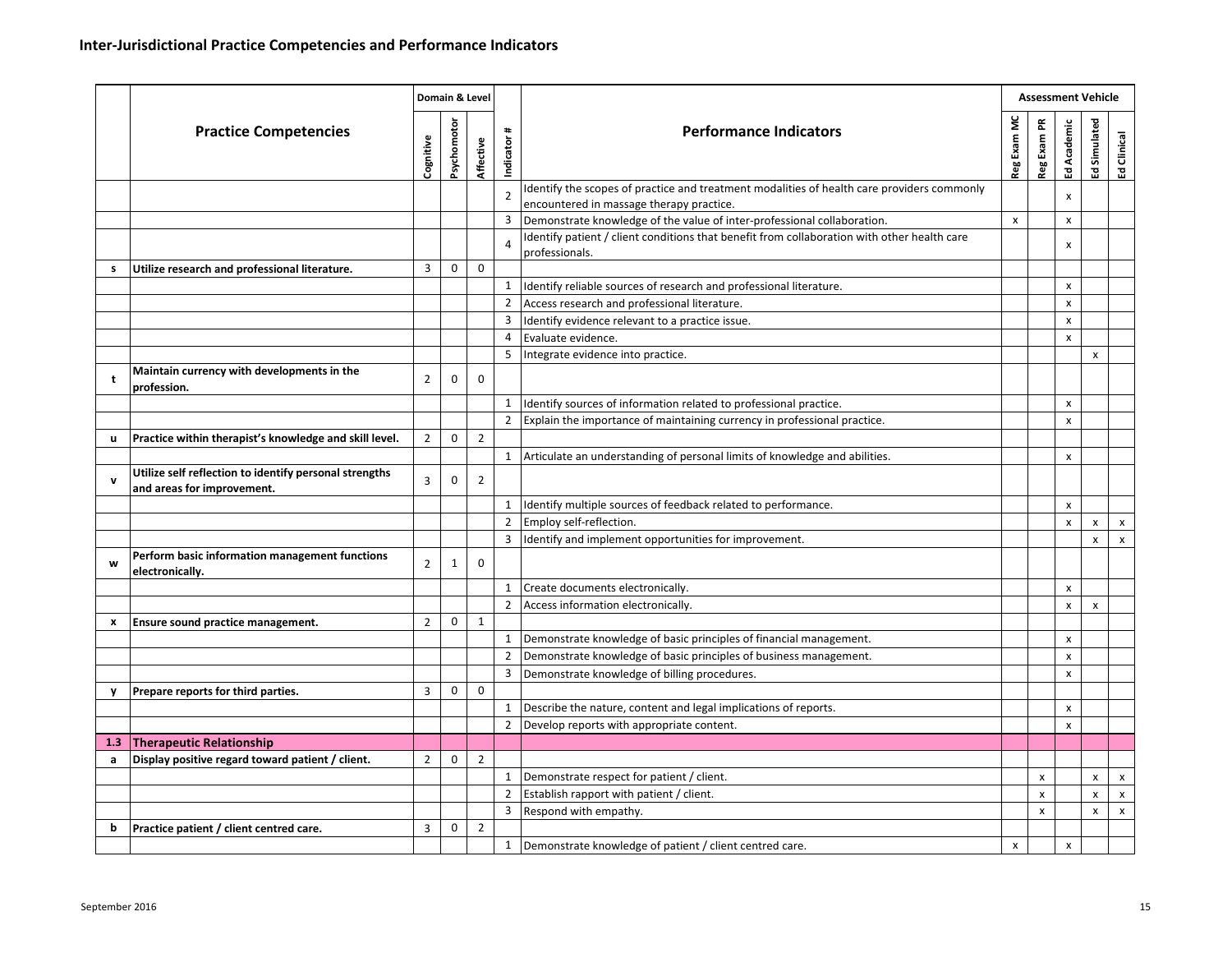|   |                                                                                                  |                |                | Domain & Level |                           |                                                                                                                              |                           | <b>Assessment Vehicle</b> |                           |                |                           |
|---|--------------------------------------------------------------------------------------------------|----------------|----------------|----------------|---------------------------|------------------------------------------------------------------------------------------------------------------------------|---------------------------|---------------------------|---------------------------|----------------|---------------------------|
|   | <b>Practice Competencies</b>                                                                     | Cognitive      | Psychomotor    | Affective      | $\texttt{+}$<br>Indicator | <b>Performance Indicators</b>                                                                                                | Reg Exam MC               | Reg Exam PR               | Ed Academic               | Ed Simulated   | Clinical<br>훕             |
|   |                                                                                                  |                |                |                | $2^{\circ}$               | Employ a patient / client centred approach to care.                                                                          |                           | $\pmb{\mathsf{x}}$        | $\pmb{\mathsf{x}}$        | X              | $\boldsymbol{\mathsf{x}}$ |
| c | Maintain informed patient / client consent throughout<br>assessment and treatment.               | $\overline{2}$ | 0              | $\overline{2}$ |                           |                                                                                                                              |                           |                           |                           |                |                           |
|   |                                                                                                  |                |                |                | $\mathbf{1}$              | Demonstrate knowledge of the purpose of informed consent.                                                                    | $\pmb{\times}$            |                           | $\pmb{\mathsf{x}}$        |                |                           |
|   |                                                                                                  |                |                |                | $\overline{2}$            | Obtain informed consent prior to performing assessment, treatment and reassessment.                                          |                           | x                         |                           | x              |                           |
| d | Obtain explicit consent prior to assessment and<br>treatment of sensitive body areas.            | $\overline{2}$ | $\mathbf 0$    | $\overline{2}$ |                           |                                                                                                                              |                           |                           |                           |                |                           |
|   |                                                                                                  |                |                |                |                           | 1 Demonstrate knowledge of potential sensitive areas.                                                                        | x                         |                           | $\pmb{\mathsf{x}}$        |                |                           |
|   |                                                                                                  |                |                |                | $\overline{2}$            | Identify the patient's / client's sensitive areas.                                                                           |                           | x                         |                           | x              |                           |
|   |                                                                                                  |                |                |                | 3                         | Confirm patient / client has a stop signal.                                                                                  |                           | x                         |                           | x              |                           |
|   |                                                                                                  |                |                |                | 4                         | Demonstrate knowledge of the potential for touch-triggered responses.                                                        | x                         |                           |                           |                |                           |
| e | Respect patient's / client's physical privacy.                                                   | $\overline{2}$ | 1              | $\overline{2}$ |                           |                                                                                                                              |                           |                           |                           |                |                           |
|   |                                                                                                  |                |                |                | 1                         | Demonstrate knowledge of privacy considerations in the practice environment.                                                 | x                         |                           | X                         | x              |                           |
|   |                                                                                                  |                |                |                | $\overline{2}$            | Respond to patient's / client's individual privacy needs.                                                                    |                           | $\pmb{\mathsf{x}}$        |                           | $\pmb{\times}$ |                           |
|   |                                                                                                  |                |                |                | 3                         | Direct patient / client in degree of disrobing.                                                                              |                           | X                         |                           | x              |                           |
| f | Recognize and address the power differential in the<br>patient- / client-therapist relationship. | 3              | 0              | $\overline{2}$ |                           |                                                                                                                              |                           |                           |                           |                |                           |
|   |                                                                                                  |                |                |                | $\mathbf{1}$              | Demonstrate knowledge of the characteristics and implications of power differentials.                                        | X                         |                           | $\pmb{\times}$            |                |                           |
|   |                                                                                                  |                |                |                | $\overline{2}$            | Explain therapist responsibility for managing the power differential between patient / client                                | X                         |                           | x                         |                |                           |
|   |                                                                                                  |                |                |                |                           | and therapist.                                                                                                               |                           |                           |                           |                |                           |
|   |                                                                                                  |                |                |                | 3                         | Describe strategies to manage problems arising from power differentials.                                                     |                           |                           | $\mathsf{x}$              |                |                           |
|   |                                                                                                  |                |                |                | 4                         | Demonstrate knowledge of sexual abuse prevention.                                                                            | X                         |                           | $\boldsymbol{\mathsf{x}}$ |                |                           |
| g | Recognize and address transference and counter-<br>transference.                                 | 3              | 0              | $\overline{2}$ |                           |                                                                                                                              |                           |                           |                           |                |                           |
|   |                                                                                                  |                |                |                | $\mathbf{1}$              | Demonstrate knowledge of the characteristics and implications of transference and<br>countertransference.                    | $\mathsf{x}$              |                           | X                         |                |                           |
|   |                                                                                                  |                |                |                | $\overline{2}$            | Describe strategies to manage problems arising from transference and countertransference.                                    |                           |                           | $\pmb{\times}$            |                |                           |
| h | Employ touch with therapeutic intent.                                                            | $\overline{2}$ | $\overline{2}$ | $\overline{2}$ |                           |                                                                                                                              |                           |                           |                           |                |                           |
|   |                                                                                                  |                |                |                | 1                         | Demonstrate knowledge of appropriate touch.                                                                                  | X                         |                           | $\mathsf{x}$              |                |                           |
|   |                                                                                                  |                |                |                | $\overline{2}$            | Restrict touch within treatment to therapeutic contact.                                                                      |                           | x                         |                           | x              |                           |
|   | Address accidental or incidental physical contact.                                               | $\overline{2}$ | $\mathbf{1}$   | $\overline{2}$ |                           |                                                                                                                              |                           |                           |                           |                |                           |
|   |                                                                                                  |                |                |                | $\mathbf{1}$              | Demonstrate knowledge of circumstances that may result in perceived inappropriate contact.                                   | $\pmb{\times}$            |                           | $\mathsf{x}$              |                |                           |
|   |                                                                                                  |                |                |                | $\overline{2}$            | Employ approaches to avoid accidental or incidental contact.                                                                 |                           | x                         |                           | x              |                           |
|   |                                                                                                  |                |                |                | 3                         | Demonstrate knowledge of ways to address perceived inappropriate contact.                                                    | $\boldsymbol{\mathsf{x}}$ |                           | $\pmb{\times}$            |                |                           |
|   | Assist patient / client in representing their needs to<br>others.                                | $\overline{2}$ | $\pmb{0}$      | $\overline{2}$ |                           |                                                                                                                              |                           |                           |                           |                |                           |
|   |                                                                                                  |                |                |                |                           | Describe commonly-occurring circumstances requiring the massage therapist to advocate on<br>the patient's / client's behalf. |                           |                           | X                         |                |                           |
|   | 2. Assessment                                                                                    |                |                |                |                           |                                                                                                                              |                           |                           |                           |                |                           |
| a | Obtain comprehensive case history.                                                               | 3              | 0              | 1              |                           |                                                                                                                              |                           |                           |                           |                |                           |
|   |                                                                                                  |                |                |                | 1                         | Demonstrate knowledge of the components of a comprehensive case history.                                                     | x                         |                           | X                         |                |                           |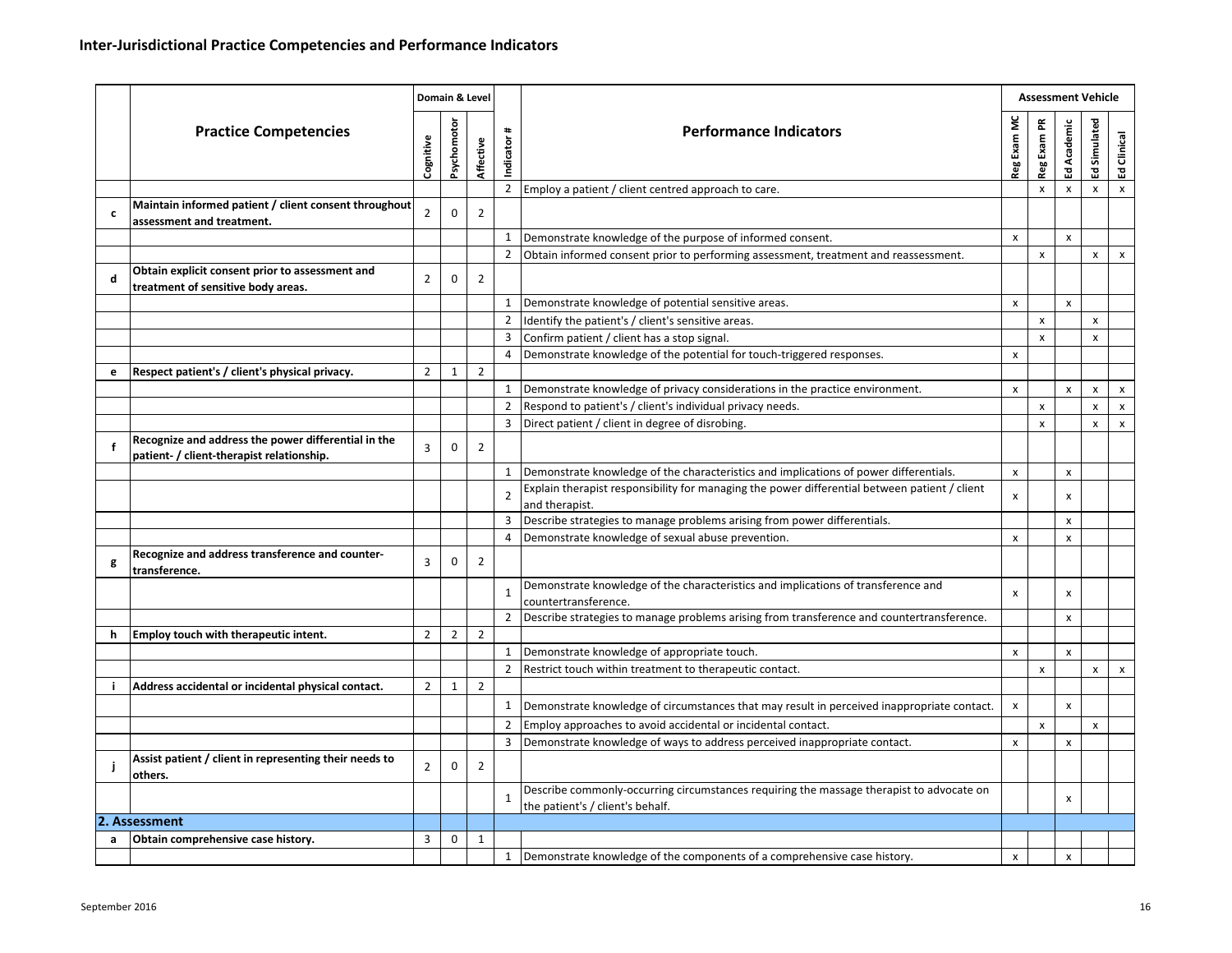|   |                                                                                                                               |                |                | Domain & Level   |                           |                                                                                                                                                           |              |                | <b>Assessment Vehicle</b> |                |               |
|---|-------------------------------------------------------------------------------------------------------------------------------|----------------|----------------|------------------|---------------------------|-----------------------------------------------------------------------------------------------------------------------------------------------------------|--------------|----------------|---------------------------|----------------|---------------|
|   | <b>Practice Competencies</b>                                                                                                  | Cognitive      | Psychomotor    | <b>Affective</b> | $\texttt{+}$<br>Indicator | <b>Performance Indicators</b>                                                                                                                             | Reg Exam MC  | Reg Exam PR    | Ed Academic               | Ed Simulated   | Clinical<br>훕 |
|   |                                                                                                                               |                |                |                  | $\overline{2}$            | Demonstrate knowledge of ways to obtain a case history.                                                                                                   | X            |                | $\mathsf{x}$              | X              |               |
|   |                                                                                                                               |                |                |                  | 3                         | Interview patient / client to obtain case history and their desired treatment goals.                                                                      |              | x              |                           | x              |               |
| b | Integrate findings of other health care practitioners.                                                                        | 3              | $\mathbf 0$    | $\mathbf{1}$     |                           |                                                                                                                                                           |              |                |                           |                |               |
|   |                                                                                                                               |                |                |                  | $\mathbf{1}$              | Demonstrate knowledge of the importance of including assessment findings from other health<br>care practitioners.                                         | $\mathsf{x}$ |                | $\pmb{\times}$            |                |               |
|   |                                                                                                                               |                |                |                  | $\overline{2}$            | Incorporate assessment findings of other health care practitioners into assessment planning.                                                              |              | x              | $\pmb{\times}$            | x              |               |
| c | Apply knowledge of commonly-occurring conditions to<br>assessment.                                                            | $\mathbf 2$    | 0              | $\mathbf 0$      |                           |                                                                                                                                                           |              |                |                           |                |               |
|   |                                                                                                                               |                |                |                  | $\mathbf{1}$              | Identify indications for assessing patients / clients presenting with conditions listed in the<br>Appendix.                                               | X            |                | x                         |                |               |
|   |                                                                                                                               |                |                |                  | $\overline{2}$            | Demonstrate knowledge of safety considerations and adaptation of assessments for patients /<br>clients presenting with conditions listed in the Appendix. | $\mathsf{x}$ |                | x                         |                |               |
| d | Select and perform assessments incorporating<br>knowledge of patient / client history, safety<br>considerations and evidence. | 3              | 2              | 1                |                           |                                                                                                                                                           |              |                |                           |                |               |
|   |                                                                                                                               |                |                |                  | $\mathbf{1}$              | Identify assessment needs.                                                                                                                                | X            |                | X                         | $\pmb{\times}$ |               |
|   |                                                                                                                               |                |                |                  | 2                         | Select appropriate assessment procedures.                                                                                                                 | X            |                | $\pmb{\times}$            | x              |               |
|   |                                                                                                                               |                |                |                  | 3                         | Perform assessment appropriately.                                                                                                                         |              | x              |                           | x              |               |
| e | Modify assessments based upon emerging findings.                                                                              | 3              | $\overline{2}$ | $\mathbf{1}$     |                           |                                                                                                                                                           |              |                |                           |                |               |
|   |                                                                                                                               |                |                |                  | $1\,$                     | Relate modifications to findings.                                                                                                                         | x            |                | X                         | X              |               |
|   |                                                                                                                               |                |                |                  | $\overline{2}$            | Adapt assessments based on findings.                                                                                                                      |              | x              | $\pmb{\times}$            | X              |               |
| f | Maintain clinically relevant observation.                                                                                     | $\overline{2}$ | $\mathbf{1}$   | $\overline{2}$   |                           |                                                                                                                                                           |              |                |                           |                |               |
|   |                                                                                                                               |                |                |                  | 1                         | Demonstrate knowledge of the importance of maintaining clinically relevant observation.                                                                   | X            |                | $\mathsf{x}$              |                |               |
|   |                                                                                                                               |                |                |                  | $\overline{2}$            | Demonstrate ongoing clinically relevant observation.                                                                                                      |              | $\pmb{\times}$ |                           | x              |               |
| g | Perform vital signs assessment.                                                                                               | $\overline{2}$ | $\overline{2}$ | $\mathbf 0$      |                           |                                                                                                                                                           |              |                |                           |                |               |
|   |                                                                                                                               |                |                |                  | 1                         | Identify indications for performing vital signs assessment.                                                                                               | X            |                | X                         |                |               |
|   |                                                                                                                               |                |                |                  | $\overline{2}$            | Describe the process for performing vital signs assessment.                                                                                               |              |                | $\pmb{\times}$            |                |               |
|   |                                                                                                                               |                |                |                  | 3                         | Demonstrate vital signs assessment.                                                                                                                       |              | x              |                           | x              |               |
|   |                                                                                                                               |                |                |                  | 4                         | Differentiate between normal and abnormal findings.                                                                                                       | X            |                | $\pmb{\times}$            |                |               |
|   |                                                                                                                               |                |                |                  | 5                         | Demonstrate knowledge of the relationship between findings and patient / client<br>presentation.                                                          | x            |                | x                         |                |               |
| h | Assess abilities to perform activities of daily living.                                                                       | $\overline{2}$ | $\overline{2}$ | 0                |                           |                                                                                                                                                           |              |                |                           |                |               |
|   |                                                                                                                               |                |                |                  | 1                         | Demonstrate knowledge of indications for assessing activities of daily living.                                                                            | X            |                | X                         |                |               |
|   |                                                                                                                               |                |                |                  | $\overline{2}$            | Assess patient's / client's capacity to perform activities of daily living.                                                                               |              |                |                           | x              |               |
| ÷ | Perform postural assessment.                                                                                                  | $\overline{2}$ | $\overline{2}$ | 0                |                           |                                                                                                                                                           |              |                |                           |                |               |
|   |                                                                                                                               |                |                |                  | 1                         | Identify indications and safety considerations for performing postural assessment.                                                                        | X            |                | X                         |                |               |
|   |                                                                                                                               |                |                |                  | $\overline{2}$            | Describe the process for performing a postural assessment.                                                                                                |              |                | $\mathsf{x}$              |                |               |
|   |                                                                                                                               |                |                |                  | 3                         | Demonstrate postural assessment.                                                                                                                          |              | x              |                           | X              |               |
|   |                                                                                                                               |                |                |                  | 4                         | Differentiate between normal and abnormal findings.                                                                                                       | X            |                | X                         |                |               |
|   |                                                                                                                               |                |                |                  | 5                         | Identify the relationship between findings and patient / client presentation.                                                                             | X            |                | X                         |                |               |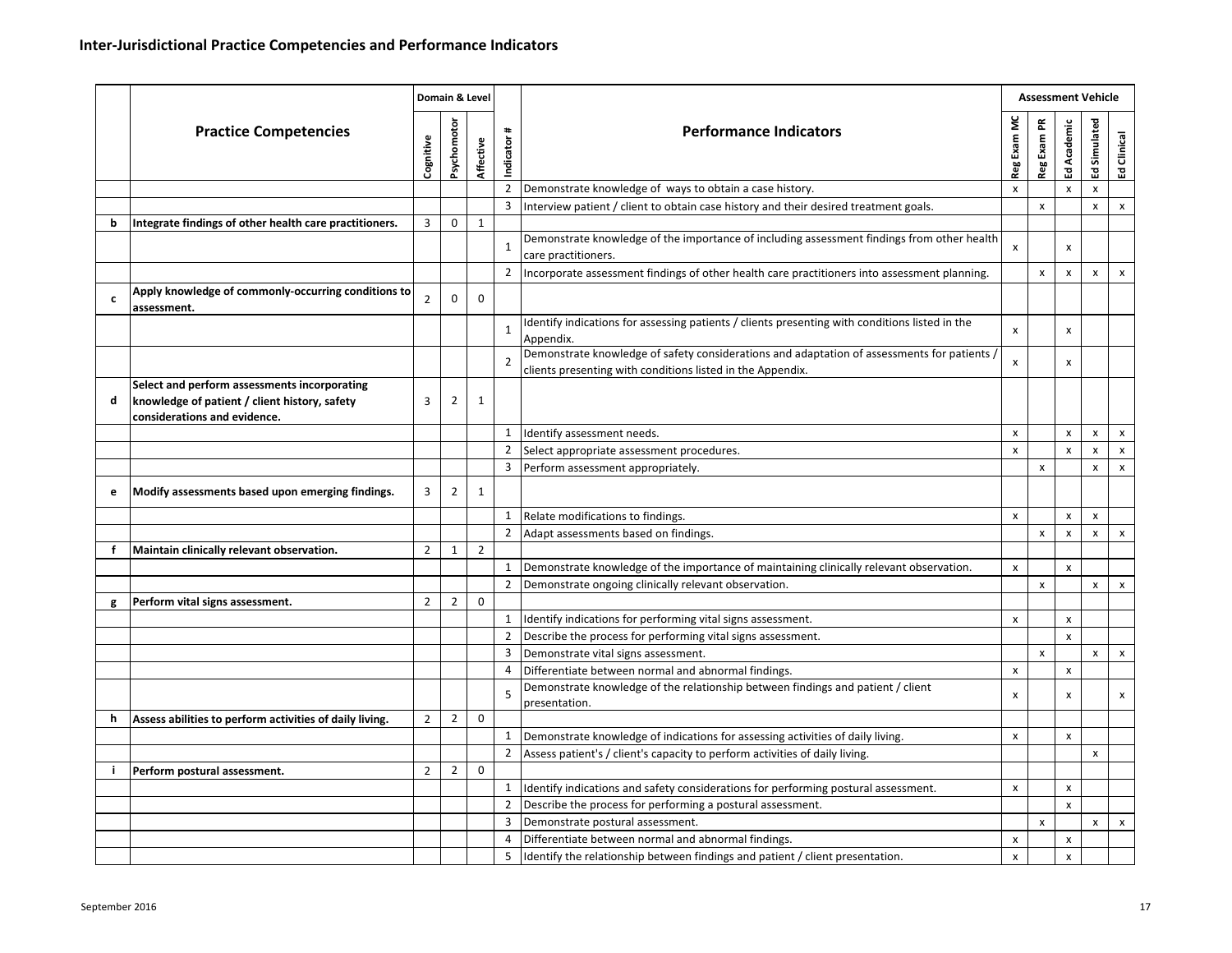|   | <b>Practice Competencies</b>        | Cognitive      | Psychomotor    | Domain & Level<br>Affective | #<br>Indicator | <b>Performance Indicators</b>                                                                | Reg Exam MC               | Reg Exam PR        | <b>Assessment Vehicle</b><br>Ed Academic | Ed Simulated | Clinical<br>훕 |
|---|-------------------------------------|----------------|----------------|-----------------------------|----------------|----------------------------------------------------------------------------------------------|---------------------------|--------------------|------------------------------------------|--------------|---------------|
|   | Perform palpatory assessment.       | $\overline{2}$ | $\overline{2}$ | $\mathbf 0$                 |                |                                                                                              |                           |                    |                                          |              |               |
|   |                                     |                |                |                             | $\mathbf{1}$   | Identify indications and safety considerations for performing palpatory assessment.          | x                         |                    | x                                        |              |               |
|   |                                     |                |                |                             | $\overline{2}$ | Describe the process for performing a palpatory assessment.                                  |                           |                    | $\pmb{\times}$                           |              |               |
|   |                                     |                |                |                             | 3              | Demonstrate palpatory assessment.                                                            |                           | $\pmb{\mathsf{x}}$ |                                          | x            | x             |
|   |                                     |                |                |                             | 4              | Differentiate between normal and abnormal findings.                                          | X                         |                    | X                                        |              |               |
|   |                                     |                |                |                             | 5              | Identify the relationship between findings and patient / client presentation.                | $\boldsymbol{\mathsf{x}}$ |                    | $\pmb{\times}$                           |              |               |
| k | Perform gait assessment.            | $\overline{2}$ | $\overline{2}$ | 0                           |                |                                                                                              |                           |                    |                                          |              |               |
|   |                                     |                |                |                             |                | Identify indications and safety considerations for performing gait assessment.               | X                         |                    | X                                        |              |               |
|   |                                     |                |                |                             | $\overline{2}$ | Describe the process for performing a gait assessment.                                       |                           |                    | X                                        |              |               |
|   |                                     |                |                |                             | 3              | Demonstrate gait assessment.                                                                 |                           | x                  |                                          | x            | х             |
|   |                                     |                |                |                             | 4              | Differentiate between normal and abnormal findings.                                          | X                         |                    | $\pmb{\times}$                           |              |               |
|   |                                     |                |                |                             | 5              | Identify the relationship between findings and patient / client presentation.                | X                         |                    | $\boldsymbol{\mathsf{x}}$                |              |               |
|   | Perform range of motion assessment. | $\overline{2}$ | $\overline{2}$ | $\mathbf 0$                 |                |                                                                                              |                           |                    |                                          |              |               |
|   |                                     |                |                |                             | 1              | Identify indications and safety considerations for performing range of motion assessment.    | x                         |                    | х                                        |              |               |
|   |                                     |                |                |                             | $\overline{2}$ | Describe the process for performing a range of motion assessment.                            |                           |                    | $\pmb{\times}$                           |              | x             |
|   |                                     |                |                |                             | 3              | Demonstrate range of motion assessment.                                                      |                           | $\pmb{\mathsf{x}}$ |                                          | x            |               |
|   |                                     |                |                |                             | 4              | Differentiate between normal and abnormal findings.                                          | x                         |                    | $\pmb{\times}$                           |              |               |
|   |                                     |                |                |                             | 5              | Identify the relationship between findings and patient / client presentation.                | $\boldsymbol{\mathsf{x}}$ |                    | $\boldsymbol{\mathsf{x}}$                |              |               |
| m | Perform muscle length assessment.   | $\overline{2}$ | $\overline{2}$ | $\mathbf 0$                 |                |                                                                                              |                           |                    |                                          |              |               |
|   |                                     |                |                |                             | 1<br>2         | Identify indications and safety considerations for performing muscle length assessment.      | X                         |                    | $\pmb{\times}$                           |              |               |
|   |                                     |                |                |                             | 3              | Describe the process for performing a muscle length assessment.                              |                           |                    | X                                        |              |               |
|   |                                     |                |                |                             | 4              | Demonstrate muscle length assessment.<br>Differentiate between normal and abnormal findings. | X                         | $\pmb{\mathsf{x}}$ | x                                        | X            | x             |
|   |                                     |                |                |                             | 5              | Identify the relationship between findings and patient / client presentation.                | x                         |                    | $\pmb{\times}$                           |              |               |
| n | Perform muscle strength assessment. | $\overline{2}$ | $\overline{2}$ | $\mathbf 0$                 |                |                                                                                              |                           |                    |                                          |              |               |
|   |                                     |                |                |                             | $\mathbf{1}$   | Identify indications and safety considerations for performing muscle strength assessment.    | X                         |                    | $\mathsf{x}$                             |              |               |
|   |                                     |                |                |                             | $\overline{2}$ | Describe the process for performing a muscle strength assessment.                            |                           |                    | $\pmb{\times}$                           |              |               |
|   |                                     |                |                |                             | 3              | Demonstrate muscle strength assessment.                                                      |                           | x                  |                                          | x            |               |
|   |                                     |                |                |                             | 4              | Differentiate between normal and abnormal findings.                                          | X                         |                    | X                                        |              | x             |
|   |                                     |                |                |                             | 5              | Identify the relationship between findings and patient / client presentation.                | x                         |                    | $\boldsymbol{\mathsf{x}}$                |              |               |
| 0 | Perform joint play assessment.      | $\overline{2}$ | $\overline{2}$ | 0                           |                |                                                                                              |                           |                    |                                          |              |               |
|   |                                     |                |                |                             | $\mathbf{1}$   | Identify indications and safety considerations for performing joint play assessment.         | $\pmb{\times}$            |                    | $\pmb{\times}$                           |              |               |
|   |                                     |                |                |                             | 2              | Describe the process for performing a joint play assessment.                                 |                           |                    | $\mathsf{x}$                             |              |               |
|   |                                     |                |                |                             | 3              | Demonstrate joint play assessment.                                                           |                           | x                  |                                          | x            | $\pmb{\chi}$  |
|   |                                     |                |                |                             | $\overline{4}$ | Differentiate between normal and abnormal findings.                                          | X                         |                    | $\pmb{\chi}$                             |              |               |
|   |                                     |                |                |                             | 5              | Identify the relationship between findings and patient / client presentation.                | X                         |                    | X                                        |              |               |
| p | Perform neurological assessment.    | $\overline{2}$ | $\overline{2}$ | 0                           |                |                                                                                              |                           |                    |                                          |              |               |
|   |                                     |                |                |                             | $\mathbf{1}$   | Identify indications and safety considerations for performing neurological assessment.       | X                         |                    | X                                        |              |               |
|   |                                     |                |                |                             | $\overline{2}$ | Describe the process for performing a neurological assessment.                               |                           |                    | $\pmb{\mathsf{x}}$                       |              |               |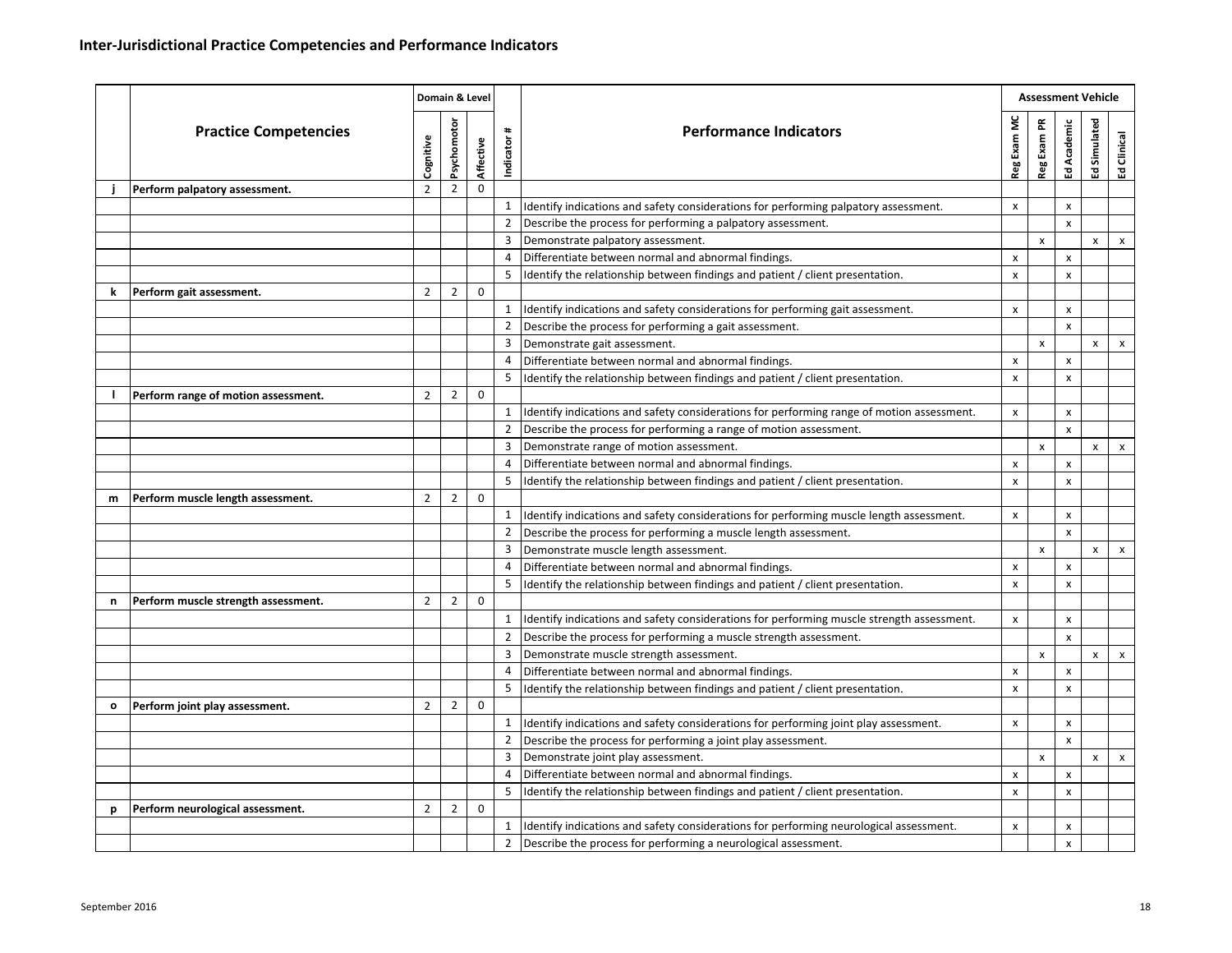|              |                                                                                                                                                       |                | Domain & Level |                |                           |                                                                                                  |                           |                    | <b>Assessment Vehicle</b> |              |                           |
|--------------|-------------------------------------------------------------------------------------------------------------------------------------------------------|----------------|----------------|----------------|---------------------------|--------------------------------------------------------------------------------------------------|---------------------------|--------------------|---------------------------|--------------|---------------------------|
|              | <b>Practice Competencies</b>                                                                                                                          | Cognitive      | Psychomotor    | Affective      | $\texttt{+}$<br>Indicator | <b>Performance Indicators</b>                                                                    | Reg Exam MC               | Reg Exam PR        | Ed Academic               | Ed Simulated | Clinical<br>$\bar{x}$     |
|              |                                                                                                                                                       |                |                |                | 3                         | Demonstrate neurological assessment.                                                             |                           | $\mathsf{x}$       |                           | x            | $\boldsymbol{\mathsf{x}}$ |
|              |                                                                                                                                                       |                |                |                | 4                         | Differentiate between normal and abnormal findings.                                              | X                         |                    | $\pmb{\times}$            |              |                           |
|              |                                                                                                                                                       |                |                |                | 5                         | Identify the relationship between findings and patient / client presentation.                    | X                         |                    | $\pmb{\times}$            |              |                           |
| q            | Perform appropriate special tests.                                                                                                                    | $\overline{2}$ | $\overline{2}$ | $\mathbf 0$    |                           |                                                                                                  |                           |                    |                           |              |                           |
|              |                                                                                                                                                       |                |                |                | $1\,$                     | Identify indications and safety considerations for selecting a specific test.                    | x                         |                    | X                         |              |                           |
|              |                                                                                                                                                       |                |                |                | $\overline{2}$            | Identify the purpose of the selected test.                                                       | $\boldsymbol{\mathsf{x}}$ |                    | $\pmb{\times}$            |              |                           |
|              |                                                                                                                                                       |                |                |                | 3                         | Describe how the selected test affects the involved tissues.                                     | X                         |                    | $\mathsf{x}$              |              |                           |
|              |                                                                                                                                                       |                |                |                | $\overline{4}$            | Demonstrate the selected test.                                                                   |                           | $\pmb{\mathsf{x}}$ |                           | x            |                           |
|              |                                                                                                                                                       |                |                |                | 5                         | Identify the relationship between findings and patient / client presentation.                    | $\boldsymbol{\mathsf{x}}$ |                    | $\pmb{\times}$            |              |                           |
| r,           | Interpret findings and formulate clinical impression /<br>differential diagnosis.                                                                     | 3              | $\mathbf 0$    | $\mathbf{1}$   |                           |                                                                                                  |                           |                    |                           |              |                           |
|              |                                                                                                                                                       |                |                |                | 1                         | Analyze findings.                                                                                | x                         |                    | $\pmb{\times}$            |              |                           |
|              |                                                                                                                                                       |                |                |                | $\overline{2}$            | Formulate a clinical impression / differential diagnosis.                                        | x                         |                    | x                         |              |                           |
| s            | Recognize conditions requiring urgent medical<br>attention and respond accordingly.                                                                   | 3              | $\mathbf 0$    | $\mathbf{1}$   |                           |                                                                                                  |                           |                    |                           |              |                           |
|              |                                                                                                                                                       |                |                |                | 1                         | Recognize presentations of common urgent medical conditions.                                     | X                         |                    | X                         |              |                           |
|              |                                                                                                                                                       |                |                |                | $\overline{2}$            | Demonstrate knowledge of appropriate responses to urgent medical events.                         | x                         |                    | $\pmb{\times}$            |              |                           |
|              |                                                                                                                                                       |                |                |                | 3                         | Demonstrate appropriate responses to urgent medical events.                                      |                           |                    |                           | x            |                           |
|              |                                                                                                                                                       |                |                |                | $\overline{4}$            | Demonstrate first aid and cardiopulmonary resuscitation (CPR). (First aid and CPR abilities will |                           |                    |                           |              |                           |
|              |                                                                                                                                                       |                |                |                |                           | normally be demonstrated through external certification.)                                        |                           |                    |                           |              |                           |
| t            | Recognize conditions requiring non-urgent medical<br>attention and respond accordingly.                                                               | $\overline{3}$ | 0              | $\mathbf{1}$   |                           |                                                                                                  |                           |                    |                           |              |                           |
|              |                                                                                                                                                       |                |                |                | $1\,$                     | Demonstrate knowledge of presentations that require non-urgent medical care.                     | x                         |                    | $\pmb{\times}$            |              |                           |
|              |                                                                                                                                                       |                |                |                | $\overline{2}$            | Demonstrate knowledge of appropriate responses to non-urgent medical conditions.                 | $\boldsymbol{\mathsf{x}}$ |                    | $\boldsymbol{\mathsf{x}}$ |              |                           |
| u            | Recognize when patient may benefit from community<br>services.                                                                                        | $\overline{2}$ | 0              | $\mathbf{1}$   |                           |                                                                                                  |                           |                    |                           |              |                           |
|              |                                                                                                                                                       |                |                |                |                           | 1 Identify services that may be of assistance to patients / clients.                             |                           |                    | X                         |              |                           |
|              | 3. Treatment                                                                                                                                          |                |                |                |                           |                                                                                                  |                           |                    |                           |              |                           |
|              | 3.1 Treatment Principles                                                                                                                              |                |                |                |                           |                                                                                                  |                           |                    |                           |              |                           |
| a            | Incorporate relevant assessment data, research<br>evidence, and clinical experience into development of<br>a patient / client centred treatment plan. | 3              | 0              | $\overline{2}$ |                           |                                                                                                  |                           |                    |                           |              |                           |
|              |                                                                                                                                                       |                |                |                | $\mathbf{1}$              | Demonstrate knowledge of considerations that guide treatment planning.                           | X                         |                    | X                         |              |                           |
|              |                                                                                                                                                       |                |                |                | 2                         | Formulate individualized treatment plan.                                                         |                           |                    | $\boldsymbol{\mathsf{x}}$ |              |                           |
|              |                                                                                                                                                       |                |                |                | 3                         | Relate treatment components to patient / client stage of life.                                   |                           |                    | $\boldsymbol{\mathsf{x}}$ |              |                           |
|              |                                                                                                                                                       |                |                |                | 4                         | Relate treatment plan to desired outcomes.                                                       |                           |                    | х                         |              |                           |
| b            | Select treatment components based on indications<br>and safety considerations.                                                                        | 3              | $\mathbf 0$    | $\overline{2}$ |                           |                                                                                                  |                           |                    |                           |              |                           |
|              |                                                                                                                                                       |                |                |                | $\mathbf{1}$              | Relate treatment components to indications and safety considerations.                            | X                         |                    | X                         |              |                           |
| $\mathbf{c}$ | Treat consistent with treatment plan.                                                                                                                 | 3              | $\overline{2}$ | $\overline{2}$ |                           |                                                                                                  |                           |                    |                           |              |                           |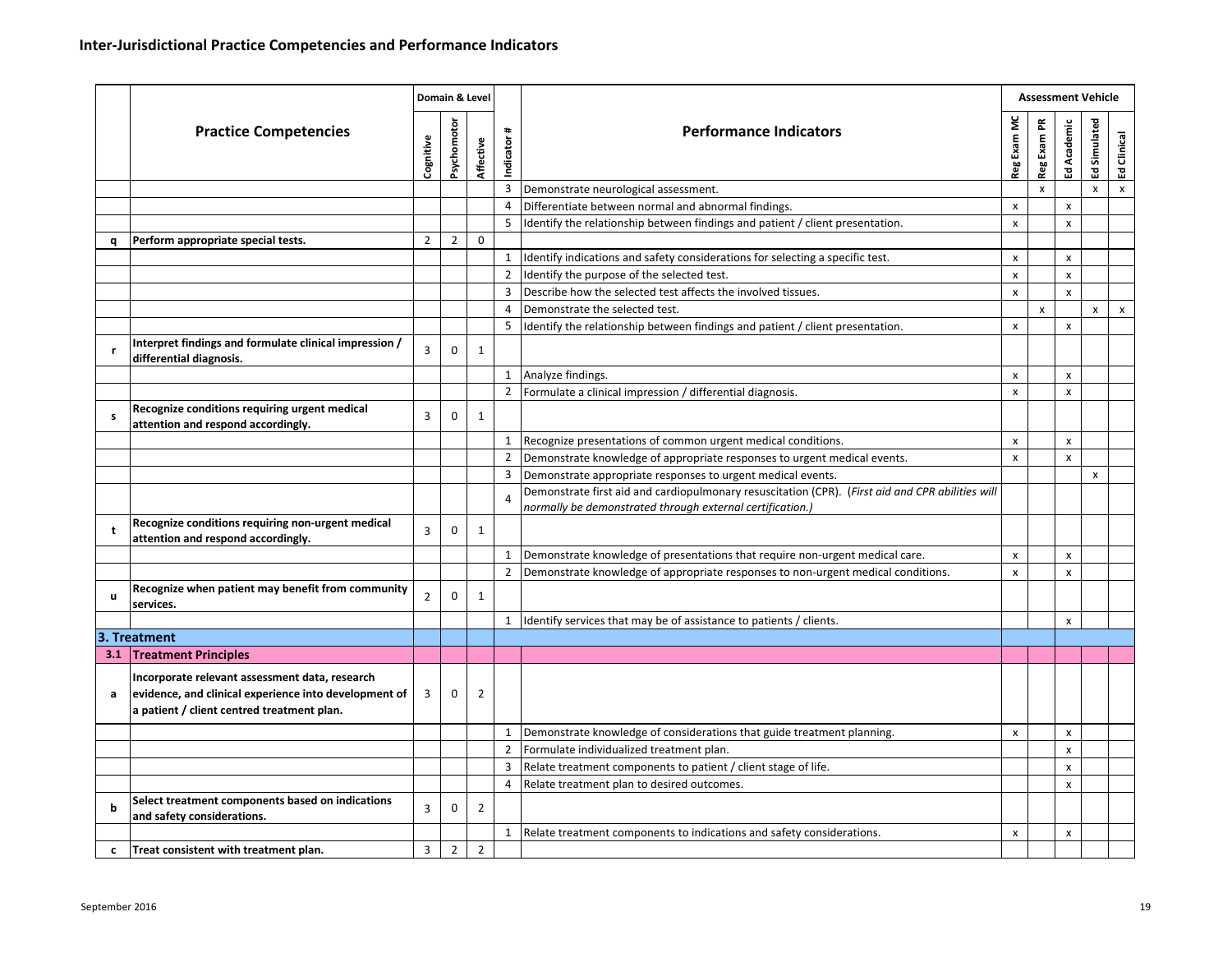|   |                                                                                     |                |                | Domain & Level |                        |                                                                                                                                   |                |                           | <b>Assessment Vehicle</b><br>Ed Academic<br>$\pmb{\times}$<br>x<br>$\pmb{\times}$<br>$\boldsymbol{\mathsf{x}}$<br>$\boldsymbol{\mathsf{x}}$<br>$\mathsf{x}$<br>X<br>$\pmb{\times}$<br>$\pmb{\times}$<br>x<br>$\pmb{\times}$<br>$\pmb{\times}$<br>х |              |               |
|---|-------------------------------------------------------------------------------------|----------------|----------------|----------------|------------------------|-----------------------------------------------------------------------------------------------------------------------------------|----------------|---------------------------|----------------------------------------------------------------------------------------------------------------------------------------------------------------------------------------------------------------------------------------------------|--------------|---------------|
|   | <b>Practice Competencies</b>                                                        | Cognitive      | Psychomotor    | Affective      | $\ddot{}$<br>Indicator | <b>Performance Indicators</b>                                                                                                     | Reg Exam MC    | Reg Exam PR               |                                                                                                                                                                                                                                                    | Ed Simulated | Clinical<br>훕 |
|   |                                                                                     |                |                |                | $\mathbf{1}$           | Demonstrate knowledge of health sciences related to conditions listed in the Appendix.                                            | $\pmb{\times}$ |                           |                                                                                                                                                                                                                                                    |              |               |
|   |                                                                                     |                |                |                | $\overline{2}$         | Describe common clinical presentations of patients / clients with conditions listed in the<br>Appendix.                           | X              |                           |                                                                                                                                                                                                                                                    |              |               |
|   |                                                                                     |                |                |                | 3                      | Apply treatment modalities and techniques incorporating knowledge of commonly-occurring<br>conditions, as listed in the Appendix. |                | X                         |                                                                                                                                                                                                                                                    | х            |               |
|   |                                                                                     |                |                |                | 4                      | Treat in a manner appropriate to patient / client presentation.                                                                   |                | $\boldsymbol{\mathsf{x}}$ |                                                                                                                                                                                                                                                    | x            | x             |
|   | Perform ongoing patient / client evaluation, and adapt<br>treatment plan as needed. | 3              | $\overline{2}$ | $\mathbf{1}$   |                        |                                                                                                                                   |                |                           |                                                                                                                                                                                                                                                    |              |               |
|   |                                                                                     |                |                |                | 1                      | Explain the importance of ongoing evaluation.                                                                                     |                |                           |                                                                                                                                                                                                                                                    |              |               |
|   |                                                                                     |                |                |                | $\overline{2}$         | Modify treatment plan based upon findings.                                                                                        |                |                           |                                                                                                                                                                                                                                                    |              |               |
|   |                                                                                     |                |                |                | 3                      | Relate modifications to findings.                                                                                                 |                |                           |                                                                                                                                                                                                                                                    |              |               |
| e | Utilize patient / client transfer techniques.                                       | $\overline{2}$ | $\overline{2}$ | $\mathbf 0$    |                        |                                                                                                                                   |                |                           |                                                                                                                                                                                                                                                    |              |               |
|   |                                                                                     |                |                |                | 1                      | Demonstrate knowledge of principles of safe transfer.                                                                             | X              |                           |                                                                                                                                                                                                                                                    |              |               |
|   |                                                                                     |                |                |                | $\overline{2}$         | Determine what assistance patient / client requires.                                                                              |                | X                         |                                                                                                                                                                                                                                                    | x            |               |
|   |                                                                                     |                |                |                | 3                      | Employ safe transfer techniques.                                                                                                  |                | X                         |                                                                                                                                                                                                                                                    | X            |               |
| f | Assist patient / client with dressing and undressing.                               | $\overline{2}$ | $\mathbf{1}$   | $\mathbf{1}$   |                        |                                                                                                                                   |                |                           |                                                                                                                                                                                                                                                    |              |               |
|   |                                                                                     |                |                |                | $\mathbf{1}$           | Demonstrate knowledge of circumstances where assistance may be required.                                                          | x              |                           |                                                                                                                                                                                                                                                    |              |               |
|   |                                                                                     |                |                |                | $\overline{2}$         | Demonstrate knowledge of circumstances where consent for assistance is required.                                                  | X              |                           |                                                                                                                                                                                                                                                    |              |               |
|   |                                                                                     |                |                |                | 3                      | Obtain consent where appropriate.                                                                                                 |                | X                         |                                                                                                                                                                                                                                                    | x            |               |
|   |                                                                                     |                |                |                | 4                      | Provide assistance with dressing and undressing where required.                                                                   |                | x                         |                                                                                                                                                                                                                                                    | x            |               |
| g | <b>Employ draping.</b>                                                              | $\overline{2}$ | $\mathbf{1}$   | $\overline{2}$ |                        |                                                                                                                                   |                |                           |                                                                                                                                                                                                                                                    |              |               |
|   |                                                                                     |                |                |                | 1                      | Demonstrate knowledge of the purpose of draping.                                                                                  | X              |                           |                                                                                                                                                                                                                                                    |              |               |
|   |                                                                                     |                |                |                | $\overline{2}$         | Drape and undrape patient / client, appropriately for treatment.                                                                  |                | $\pmb{\chi}$              |                                                                                                                                                                                                                                                    | x            |               |
| h | Position patient / client.                                                          | $\overline{2}$ | $\overline{2}$ | $\mathbf 0$    |                        |                                                                                                                                   |                |                           |                                                                                                                                                                                                                                                    |              |               |
|   |                                                                                     |                |                |                | $\mathbf{1}$           | Select appropriate positioning.                                                                                                   |                | x                         |                                                                                                                                                                                                                                                    | x            |               |
|   |                                                                                     |                |                |                | $\overline{2}$         | Direct and position patient / client.                                                                                             |                | X                         |                                                                                                                                                                                                                                                    | X            |               |
|   |                                                                                     |                |                |                | 3                      | Modify position as required.                                                                                                      |                | x                         |                                                                                                                                                                                                                                                    | x            |               |
|   | Adapt treatment based on patient / client response.                                 | 3              | 3              | $\overline{2}$ |                        |                                                                                                                                   |                |                           |                                                                                                                                                                                                                                                    |              |               |
|   |                                                                                     |                |                |                |                        | Demonstrate knowledge of patient / client responses that may require adaptation,                                                  |                |                           |                                                                                                                                                                                                                                                    |              |               |
|   |                                                                                     |                |                |                | $\mathbf{1}$           | reassessment or cessation of treatment.                                                                                           | X              |                           |                                                                                                                                                                                                                                                    |              |               |
|   |                                                                                     |                |                |                | $\overline{2}$         | Monitor patient / client responses and adapt as necessary.                                                                        |                | $\pmb{\chi}$              |                                                                                                                                                                                                                                                    | X            |               |
|   | Guide patient / client in self care.                                                | $\overline{2}$ | $\overline{2}$ | $\overline{2}$ |                        |                                                                                                                                   |                |                           |                                                                                                                                                                                                                                                    |              |               |
|   |                                                                                     |                |                |                | $\mathbf{1}$           | Demonstrate knowledge of the value of patient / client self care.                                                                 | x              |                           |                                                                                                                                                                                                                                                    |              |               |
|   |                                                                                     |                |                |                | $\overline{2}$         | Select self care based upon desired outcomes.                                                                                     | $\pmb{\times}$ |                           |                                                                                                                                                                                                                                                    |              |               |
|   |                                                                                     |                |                |                | 3                      | Instruct patient / client in self care.                                                                                           |                | X                         |                                                                                                                                                                                                                                                    | x            |               |
|   | 3.2 Massage Techniques                                                              |                |                |                |                        |                                                                                                                                   |                |                           |                                                                                                                                                                                                                                                    |              |               |
| a | Perform effleurage.                                                                 | $\overline{2}$ | $\overline{2}$ | 0              |                        |                                                                                                                                   |                |                           |                                                                                                                                                                                                                                                    |              |               |
|   |                                                                                     |                |                |                | $\mathbf 1$            | Demonstrate knowledge of indications, safety considerations, effects and outcomes of<br>effleurage.                               | X              |                           |                                                                                                                                                                                                                                                    |              |               |
|   |                                                                                     |                |                |                | $\overline{2}$         | Incorporate effleurage into treatment.                                                                                            |                | x                         |                                                                                                                                                                                                                                                    | x            |               |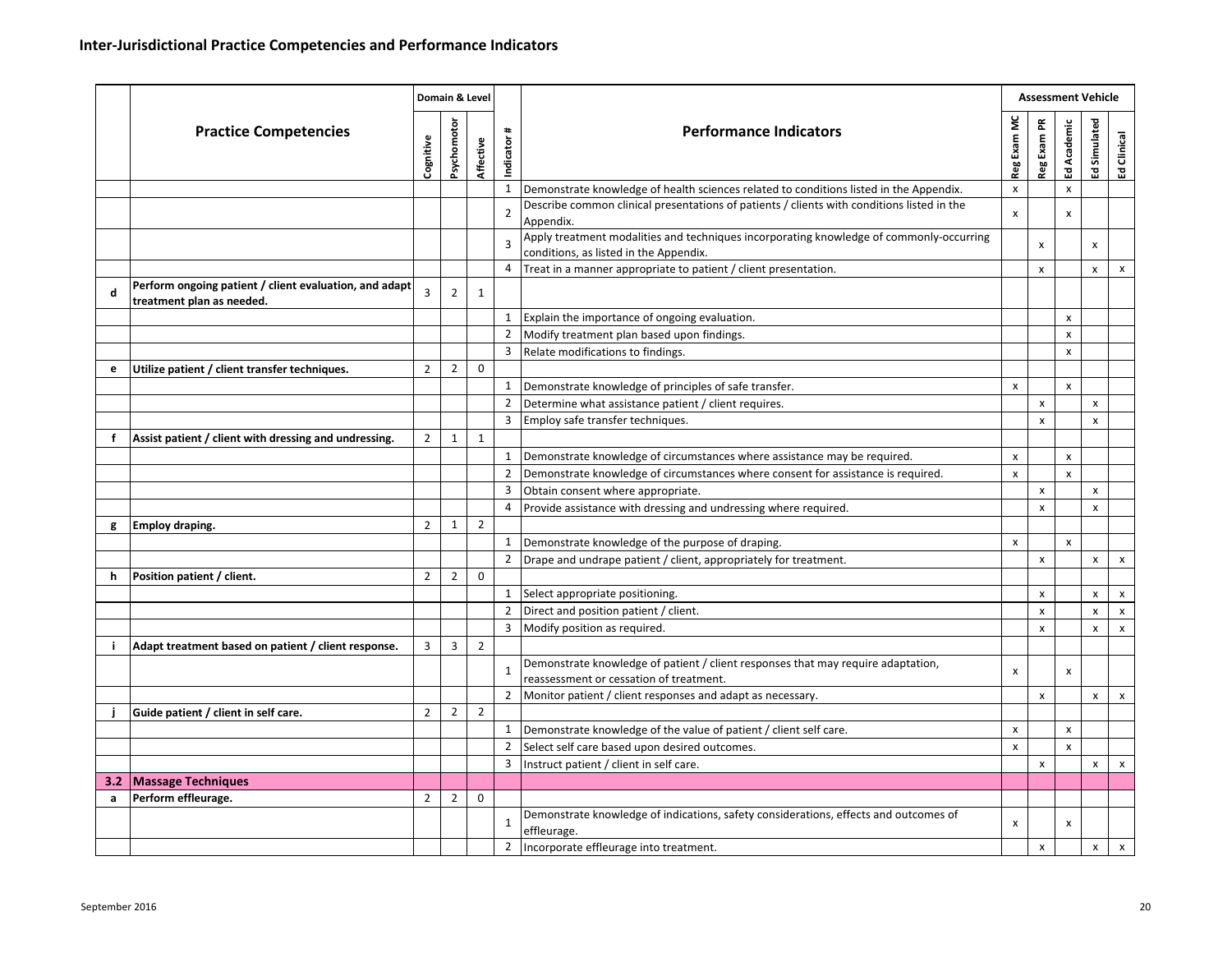|   |                                |                |                | Domain & Level |                |                                                                                                                |                           |                    | <b>Assessment Vehicle</b> |                           |               |
|---|--------------------------------|----------------|----------------|----------------|----------------|----------------------------------------------------------------------------------------------------------------|---------------------------|--------------------|---------------------------|---------------------------|---------------|
|   | <b>Practice Competencies</b>   | Cognitive      | Psychomotor    | Affective      | #<br>Indicator | <b>Performance Indicators</b>                                                                                  | Reg Exam MC               | Reg Exam PR        | Ed Academic               | Simulated<br>狠            | Clinical<br>운 |
|   |                                |                |                |                | 3              | Modify effleurage based on patient / client history, presentation and response.                                | $\pmb{\mathsf{X}}$        | x                  | $\pmb{\times}$            | x                         | x             |
| b | Perform stroking.              | $\overline{2}$ | $\overline{2}$ | 0              |                |                                                                                                                |                           |                    |                           |                           |               |
|   |                                |                |                |                | $\mathbf{1}$   | Demonstrate knowledge of indications, safety considerations, effects and outcomes of<br>stroking.              | X                         |                    | x                         |                           |               |
|   |                                |                |                |                | $\overline{2}$ | Incorporate stroking into treatment.                                                                           |                           | x                  |                           | x                         |               |
|   |                                |                |                |                | 3              | Modify stroking based on patient / client history, presentation and response.                                  | X                         | x                  | X                         | X                         |               |
| c | Perform petrissage.            | $\overline{2}$ | $\overline{2}$ | 0              |                |                                                                                                                |                           |                    |                           |                           |               |
|   |                                |                |                |                | $\mathbf{1}$   | Demonstrate knowledge of indications, safety considerations, effects and outcomes of<br>petrissage.            | X                         |                    | x                         |                           |               |
|   |                                |                |                |                | 2              | Incorporate different types of petrissage into treatment.                                                      |                           | x                  |                           | x                         |               |
|   |                                |                |                |                | 3              | Modify petrissage based on patient / client history, presentation and response.                                | X                         | $\pmb{\mathsf{X}}$ | $\pmb{\times}$            | $\boldsymbol{\mathsf{x}}$ |               |
| d | Perform skin rolling.          | $\overline{2}$ | $\overline{2}$ | 0              |                |                                                                                                                |                           |                    |                           |                           |               |
|   |                                |                |                |                | $1\,$          | Demonstrate knowledge of indications, safety considerations, effects and outcomes of skin<br>rolling.          | X                         |                    | x                         |                           |               |
|   |                                |                |                |                | $\overline{2}$ | Incorporate skin rolling into treatment.                                                                       |                           | x                  |                           | x                         |               |
|   |                                |                |                |                | 3              | Modify skin rolling based on patient / client history, presentation and response.                              | X                         | x                  | x                         | x                         |               |
| e | Perform vibration.             | $\overline{2}$ | $\overline{2}$ | $\mathbf 0$    |                |                                                                                                                |                           |                    |                           |                           |               |
|   |                                |                |                |                | $\mathbf{1}$   | Demonstrate knowledge of indications, safety considerations, effects and outcomes of<br>vibration.             | X                         |                    | x                         |                           |               |
|   |                                |                |                |                | $\overline{2}$ | Incorporate different types of vibration into treatment.                                                       |                           | x                  |                           | x                         |               |
|   |                                |                |                |                | 3              | Modify vibration based on patient / client history, presentation and response.                                 | X                         | x                  | x                         | x                         |               |
| f | Perform percussive techniques. | $\overline{2}$ | $\overline{2}$ | $\mathbf 0$    |                |                                                                                                                |                           |                    |                           |                           |               |
|   |                                |                |                |                | $\mathbf{1}$   | Demonstrate knowledge of indications, safety considerations, effects and outcomes of<br>percussive techniques. | X                         |                    | x                         |                           |               |
|   |                                |                |                |                | $\overline{2}$ | Incorporate different types of percussive techniques into treatment.                                           |                           | x                  |                           | x                         |               |
|   |                                |                |                |                | 3              | Modify percussive techniques based on patient / client history, presentation and response.                     | $\pmb{\times}$            | X                  | x                         | X                         |               |
| g | Perform rocking and shaking.   | $\overline{2}$ | $\overline{2}$ | $\mathbf 0$    |                |                                                                                                                |                           |                    |                           |                           |               |
|   |                                |                |                |                | $\mathbf{1}$   | Demonstrate knowledge of indications, safety considerations, effects and outcomes of rocking<br>and shaking.   | $\boldsymbol{\mathsf{x}}$ |                    | X                         |                           |               |
|   |                                |                |                |                | $\overline{2}$ | Incorporate different types of rocking and shaking into treatment.                                             |                           | x                  |                           | x                         |               |
|   |                                |                |                |                | 3              | Modify rocking and shaking based on patient / client history, presentation and response.                       | X                         | x                  | x                         | х                         |               |
| h | Perform frictioning.           | $\overline{2}$ | $\overline{2}$ | $\mathbf 0$    |                |                                                                                                                |                           |                    |                           |                           |               |
|   |                                |                |                |                | $1\,$          | Demonstrate knowledge of indications, safety considerations, effects and outcomes of<br>frictioning.           | X                         |                    | x                         |                           |               |
|   |                                |                |                |                | 2              | Incorporate different types of frictioning into treatment.                                                     |                           | x                  |                           | x                         |               |
|   |                                |                |                |                |                | 3 Modify frictioning based on patient / client history, presentation and response.                             | X                         | $\pmb{\mathsf{X}}$ | X                         | X                         |               |
|   | Perform muscle stripping.      | $\overline{2}$ | $\overline{2}$ | 0              |                |                                                                                                                |                           |                    |                           |                           |               |
|   |                                |                |                |                | $\mathbf{1}$   | Demonstrate knowledge of indications, safety considerations, effects and outcomes of muscle<br>stripping.      | X                         |                    | X                         |                           |               |
|   |                                |                |                |                | 2              | Incorporate different types of muscle stripping into treatment.                                                |                           | x                  |                           | x                         |               |
|   |                                |                |                |                | 3              | Modify muscle stripping based on patient / client history, presentation and response.                          | X                         | X                  | X                         | X                         |               |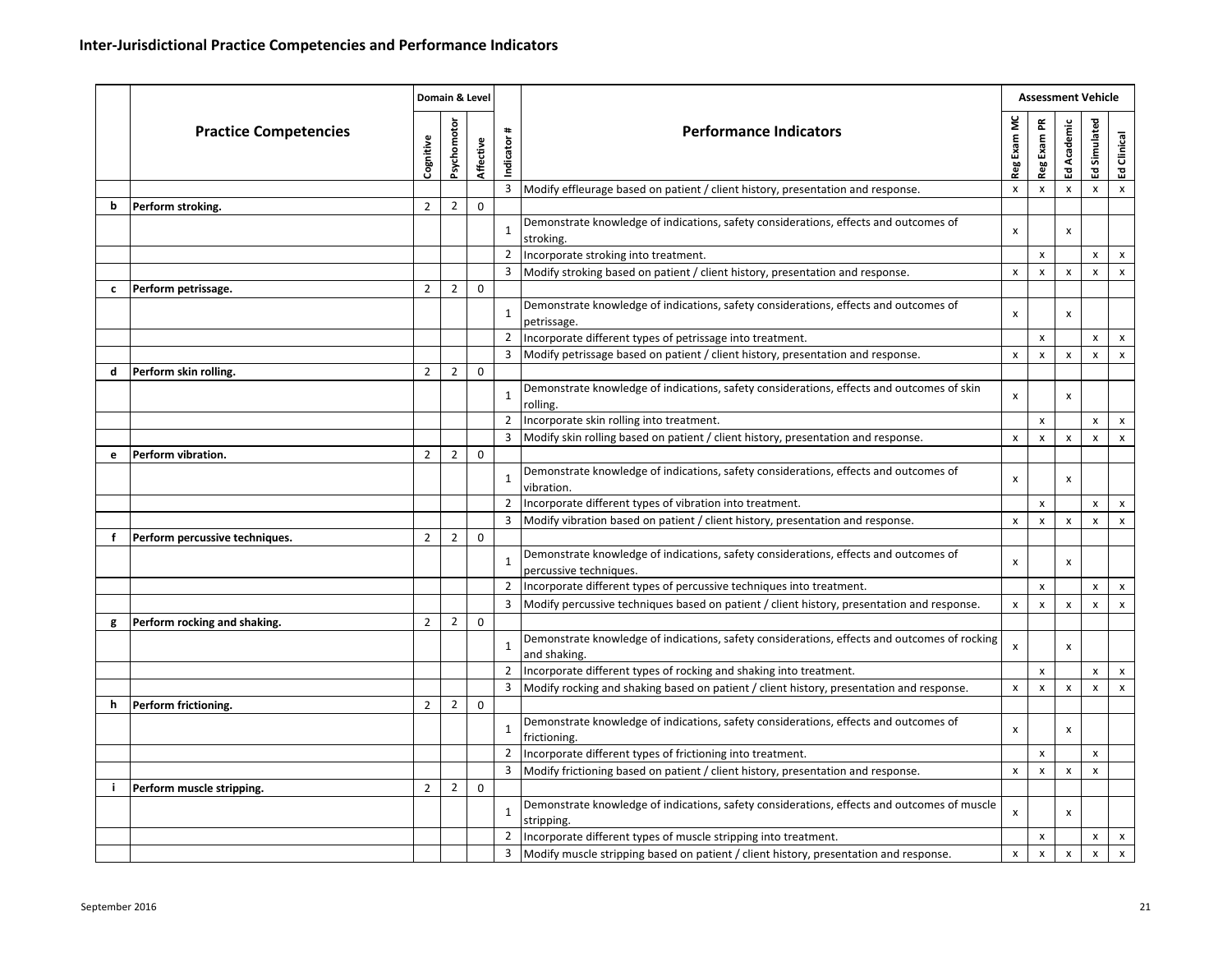|     |                                                     |                |                | Domain & Level |                |                                                                                                                          | <b>Assessment Vehicle</b> |                    |                    |              |                           |
|-----|-----------------------------------------------------|----------------|----------------|----------------|----------------|--------------------------------------------------------------------------------------------------------------------------|---------------------------|--------------------|--------------------|--------------|---------------------------|
|     | <b>Practice Competencies</b>                        | Cognitive      | Psychomotor    | Affective      | #<br>Indicator | <b>Performance Indicators</b>                                                                                            | Reg Exam MC               | Reg Exam PR        | Ed Academic        | Ed Simulated | Clinical<br>훕             |
|     | Perform muscle approximation.                       | $\overline{2}$ | $\overline{2}$ | $\mathbf 0$    |                |                                                                                                                          |                           |                    |                    |              |                           |
|     |                                                     |                |                |                | $\mathbf{1}$   | Demonstrate knowledge of indications, safety considerations, effects and outcomes of muscle<br>approximation.            | X                         |                    | х                  |              |                           |
|     |                                                     |                |                |                | 2              | Incorporate muscle approximation into treatment.                                                                         |                           | $\pmb{\mathsf{x}}$ |                    | X            | $\pmb{\times}$            |
|     |                                                     |                |                |                | 3              | Modify muscle approximation based on patient / client history, presentation and response.                                | X                         | x                  | $\mathsf{x}$       | X            | $\pmb{\chi}$              |
| k   | Perform Golgi tendon organ techniques.              | $\overline{2}$ | $\overline{2}$ | 0              |                |                                                                                                                          |                           |                    |                    |              |                           |
|     |                                                     |                |                |                | $\mathbf{1}$   | Demonstrate knowledge of indications, safety considerations, effects and outcomes of Golgi<br>tendon organ techniques.   | X                         |                    | x                  |              |                           |
|     |                                                     |                |                |                | 2              | Incorporate different types of Golgi tendon organ techniques into treatment.                                             |                           | $\pmb{\mathsf{x}}$ |                    | x            | x                         |
|     |                                                     |                |                |                | 3              | Modify Golgi tendon organ techniques based on patient / client history, presentation and<br>response.                    | x                         | x                  | х                  | х            | х                         |
|     | Perform lymphatic drainage techniques.              | $\overline{2}$ | $\overline{2}$ | 0              |                |                                                                                                                          |                           |                    |                    |              |                           |
|     |                                                     |                |                |                | $\mathbf{1}$   | Demonstrate knowledge of indications, safety considerations, effects and outcomes of<br>lymphatic drainage techniques.   | x                         |                    | x                  |              |                           |
|     |                                                     |                |                |                | $\overline{2}$ | Incorporate different types of lymphatic drainage techniques into treatment.                                             |                           | x                  |                    | X            |                           |
|     |                                                     |                |                |                | 3              | Modify lymphatic drainage techniques based on patient / client history, presentation and<br>response.                    | x                         | x                  | x                  | х            |                           |
| m   | Perform trigger point techniques.                   | $\overline{2}$ | $\overline{2}$ | 0              |                |                                                                                                                          |                           |                    |                    |              |                           |
|     |                                                     |                |                |                | $\mathbf{1}$   | Demonstrate knowledge of indications, safety considerations, effects and outcomes of trigger<br>point techniques.        | $\pmb{\times}$            |                    | x                  |              |                           |
|     |                                                     |                |                |                | 2              | Incorporate different types of trigger point techniques into a treatment.                                                |                           | x                  |                    | x            | x                         |
|     |                                                     |                |                |                | 3              | Modify trigger point techniques based on patient history, presentation and response.                                     | x                         | x                  | x                  | X            | X                         |
| n   | Perform fascial / myofascial techniques.            | $\overline{2}$ | 2              | 0              |                |                                                                                                                          |                           |                    |                    |              |                           |
|     |                                                     |                |                |                | $\mathbf{1}$   | Demonstrate knowledge of indications, safety considerations, effects and outcomes of fascial<br>' myofascial techniques. | $\boldsymbol{\mathsf{x}}$ |                    | x                  |              |                           |
|     |                                                     |                |                |                | $\overline{2}$ | Incorporate different types of fascial / myofascial techniques into treatment.                                           |                           | x                  |                    | x            | X                         |
|     |                                                     |                |                |                | 3              | Modify fascial / myofascial techniques based on patient / client history, presentation and<br>response.                  | x                         | x                  | x                  | х            | x                         |
| 0   | Perform joint mobilization techniques.              | $\overline{2}$ | $\overline{2}$ | $\mathbf 0$    |                |                                                                                                                          |                           |                    |                    |              |                           |
|     |                                                     |                |                |                | $\mathbf{1}$   | Demonstrate knowledge of indications, safety considerations, effects and outcomes of joint<br>mobilization techniques.   | X                         |                    | x                  |              |                           |
|     |                                                     |                |                |                | $\mathbf 0$    | Incorporate different types of joint mobilization into treatment.                                                        |                           | x                  |                    | x            | x                         |
|     |                                                     |                |                |                | 3              | Modify joint mobilization based on patient / client history, presentation and response.                                  | X                         | $\pmb{\times}$     | $\pmb{\mathsf{x}}$ | X            | $\boldsymbol{\mathsf{x}}$ |
| р   | Direct patient / client in diaphragmatic breathing. | $\overline{2}$ | $\overline{2}$ | 0              | $\mathbf{1}$   | Demonstrate knowledge of indications, safety considerations, effects and outcomes of                                     | x                         |                    | х                  |              |                           |
|     |                                                     |                |                |                | $\overline{2}$ | diaphragmatic breathing.                                                                                                 |                           |                    |                    |              |                           |
| 3.3 | <b>Therapeutic Exercise</b>                         |                |                |                |                | Incorporate diaphragmatic breathing into treatment.                                                                      |                           | $\pmb{\times}$     |                    | X            | $\pmb{\mathsf{X}}$        |
| a   | Perform and direct patient / client in stretching.  | $\overline{2}$ | $\overline{2}$ | 0              |                |                                                                                                                          |                           |                    |                    |              |                           |
|     |                                                     |                |                |                | $\mathbf{1}$   | Demonstrate knowledge of indications, safety considerations, effects and outcomes of<br>stretching.                      | x                         |                    | х                  |              |                           |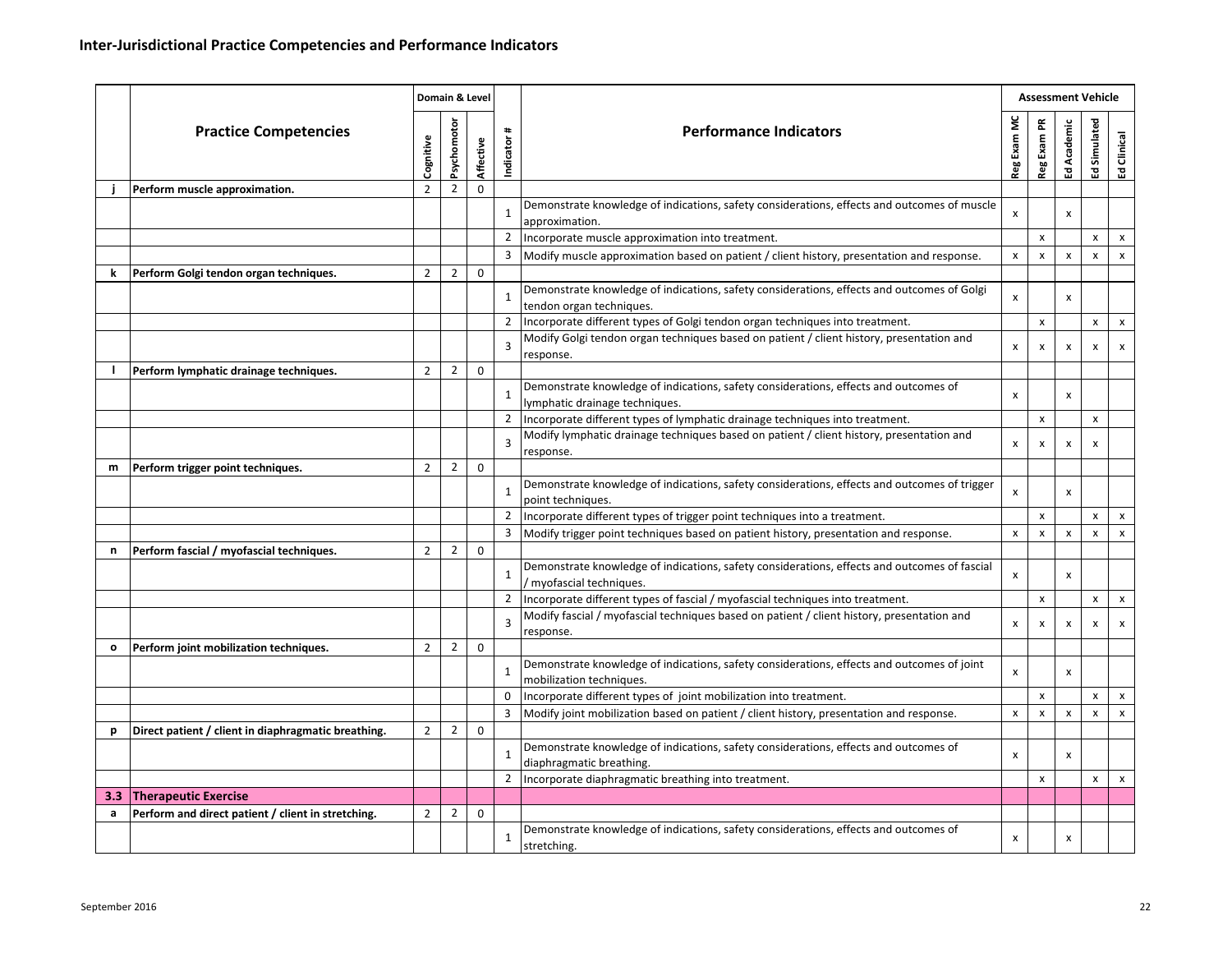|              |                                                                                            |                |                | Domain & Level |                        |                                                                                                                                                      |                | <b>Assessment Vehicle</b> |              |                    |               |
|--------------|--------------------------------------------------------------------------------------------|----------------|----------------|----------------|------------------------|------------------------------------------------------------------------------------------------------------------------------------------------------|----------------|---------------------------|--------------|--------------------|---------------|
|              | <b>Practice Competencies</b>                                                               | Cognitive      | Psychomotor    | Affective      | $\ddot{}$<br>Indicator | <b>Performance Indicators</b>                                                                                                                        | Reg Exam MC    | Reg Exam PR               | Ed Academic  | Ed Simulated       | Clinical<br>ヱ |
|              |                                                                                            |                |                |                | $\overline{2}$         | Direct patient / client in stretching.                                                                                                               |                | $\pmb{\mathsf{X}}$        |              | x                  | X             |
|              |                                                                                            |                |                |                | 3                      | Incorporate different types of stretching into treatment.                                                                                            |                | x                         |              | x                  |               |
|              |                                                                                            |                |                |                | 4                      | Modify stretching based on patient / client history, presentation and response.                                                                      | X              | X                         | x            | $\pmb{\times}$     |               |
| b            | Perform and direct patient / client in range of motion<br>exercises.                       | $\overline{2}$ | $\overline{2}$ | $\Omega$       |                        |                                                                                                                                                      |                |                           |              |                    |               |
|              |                                                                                            |                |                |                | $\mathbf{1}$           | Demonstrate knowledge of indications, safety considerations, effects and outcomes of range<br>of motion exercises.                                   | X              |                           | X            |                    |               |
|              |                                                                                            |                |                |                | 2                      | Direct patient / client in range of motion exercises.                                                                                                |                | x                         |              | x                  |               |
|              |                                                                                            |                |                |                | 3                      | Incorporate range of motion exercises into treatment.                                                                                                |                | $\pmb{\times}$            |              | $\pmb{\mathsf{x}}$ |               |
|              |                                                                                            |                |                |                | 4                      | Modify range of motion exercises based on patient / client history, presentation and response.                                                       | $\pmb{\chi}$   | X                         | $\mathsf{x}$ | X                  |               |
| $\mathbf{c}$ | Direct patient / client in strengthening exercises.                                        | $\overline{2}$ | $\overline{2}$ | $\mathbf 0$    | $\mathbf{1}$           | Demonstrate knowledge of indications, safety considerations, effects and outcomes of<br>strengthening exercises.                                     | X              |                           | x            |                    |               |
|              |                                                                                            |                |                |                | $\overline{2}$         | Direct patient / client in different types of strengthening exercises.                                                                               |                | $\pmb{\mathsf{x}}$        |              | x                  |               |
|              |                                                                                            |                |                |                | 3                      | Modify strengthening exercises based on patient / client history, presentation and response.                                                         | X              | $\pmb{\mathsf{x}}$        | $\mathsf{x}$ | X                  |               |
| d            | Direct patient / client in cardiovascular exercises.                                       | $\overline{2}$ | $\overline{2}$ | 0              |                        |                                                                                                                                                      |                |                           |              |                    |               |
|              |                                                                                            |                |                |                | $\mathbf{1}$           | Demonstrate knowledge of indications, safety considerations, effects and outcomes of<br>cardiovascular exercises.                                    | X              |                           | x            |                    |               |
|              |                                                                                            |                |                |                | $\overline{2}$         | Direct patient / client in different types of cardiovascular exercises.                                                                              |                | $\pmb{\times}$            |              | x                  |               |
|              |                                                                                            |                |                |                | 3                      | Modify cardiovascular exercises based on patient / client history, presentation and response.                                                        | X              | X                         | $\mathsf{x}$ | $\mathsf{x}$       |               |
| e            | Direct patient / client in proprioception exercises.                                       | $\overline{2}$ | $\overline{2}$ | $\mathbf{0}$   |                        |                                                                                                                                                      |                |                           |              |                    |               |
|              |                                                                                            |                |                |                | $\mathbf{1}$           | Demonstrate knowledge of indications, safety considerations, effects and outcomes of<br>proprioception exercises.                                    | x              |                           | x            |                    |               |
|              |                                                                                            |                |                |                | $\overline{2}$         | Direct patient / client in different types of proprioception exercises.                                                                              |                | $\pmb{\mathsf{x}}$        |              | x                  |               |
|              |                                                                                            |                |                |                | 3                      | Modify proprioception exercises based on patient / client history, presentation and response.                                                        | X              | x                         | $\mathsf{x}$ | $\mathsf{x}$       |               |
|              | Direct patient / client in exercises to restore capacity<br>in activities of daily living. | $\overline{2}$ | $\overline{2}$ | $\mathbf 0$    |                        |                                                                                                                                                      |                |                           |              |                    |               |
|              |                                                                                            |                |                |                | $\mathbf{1}$           | Demonstrate knowledge of indications, safety considerations, effects and outcomes of<br>exercises to restore capacity in activities of daily living. | X              |                           | x            |                    |               |
|              |                                                                                            |                |                |                | $\overline{2}$         | Direct patient / client in different types of exercises to restore capacity in activities of daily<br>living.                                        |                | x                         |              | x                  |               |
|              |                                                                                            |                |                |                | 3                      | Modify exercises to restore capacity in activities of daily living based on patient / client history,<br>presentation and response.                  | $\pmb{\times}$ | X                         | х            | x                  |               |
|              | 3.4 Thermal Applications                                                                   |                |                |                |                        |                                                                                                                                                      |                |                           |              |                    |               |
|              | Perform and direct patient / client in heat<br>applications.                               | 2              | 2              | 0              |                        |                                                                                                                                                      |                |                           |              |                    |               |
|              |                                                                                            |                |                |                |                        | Demonstrate knowledge of indications, safety considerations, effects and outcomes of heat<br>applications.                                           | X              |                           | X            |                    |               |
|              |                                                                                            |                |                |                | $\overline{2}$         | Direct patient / client in heat applications.                                                                                                        |                | x                         |              | x                  |               |
|              |                                                                                            |                |                |                | 3                      | Incorporate different types of heat applications into treatment.                                                                                     |                | x                         |              | x                  |               |
|              |                                                                                            |                |                |                | 4                      | Incorporate heat applications into treatment.                                                                                                        |                |                           |              |                    |               |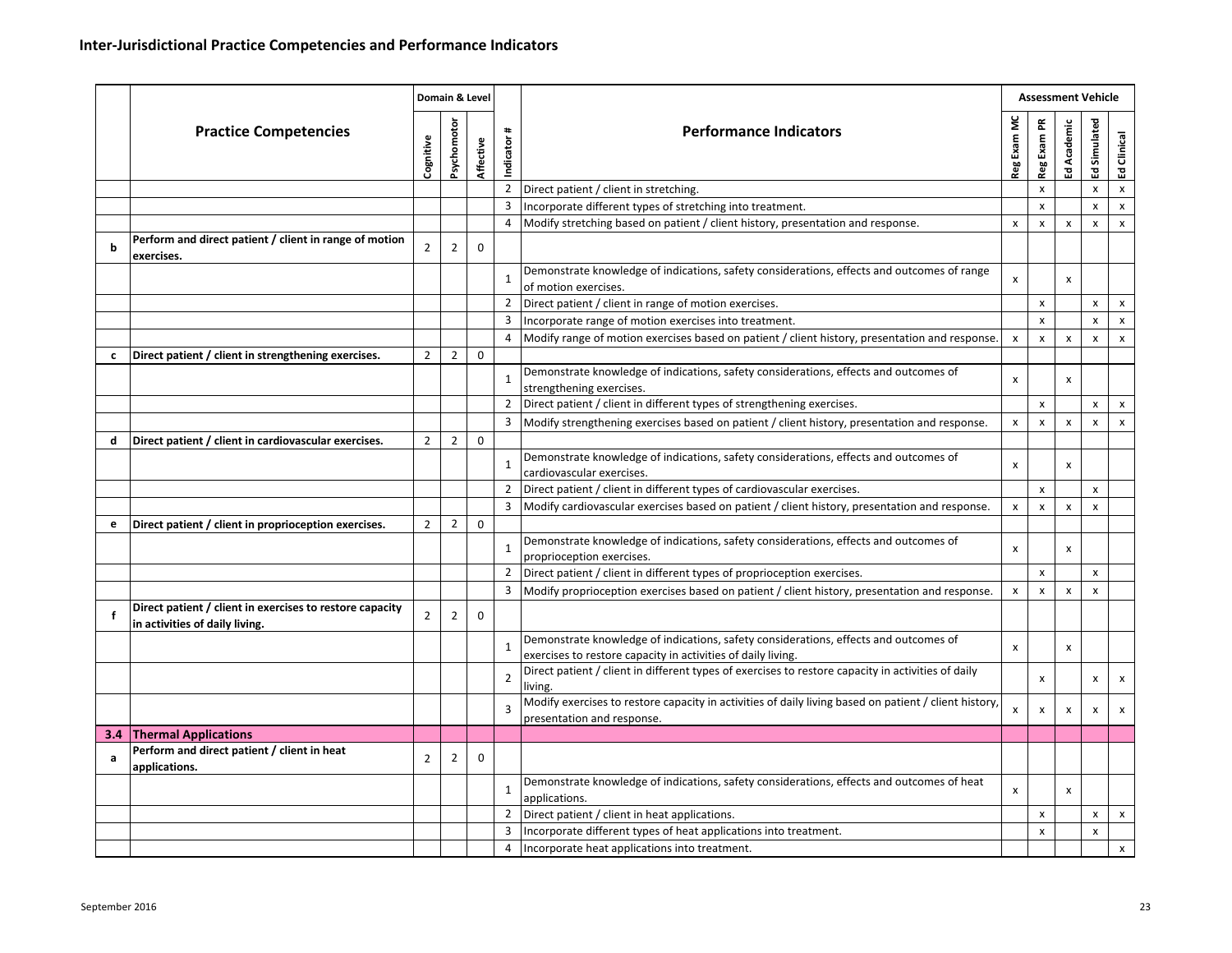|             | <b>Practice Competencies</b>                                     |                | Domain & Level |             |                |                                                                                                            |                    | <b>Assessment Vehicle</b> |                    |                    |                    |  |
|-------------|------------------------------------------------------------------|----------------|----------------|-------------|----------------|------------------------------------------------------------------------------------------------------------|--------------------|---------------------------|--------------------|--------------------|--------------------|--|
|             |                                                                  | Cognitive      | Psychomotor    | Affective   | Indicator #    | <b>Performance Indicators</b>                                                                              | Reg Exam MC        | Reg Exam PR               | Ed Academic        | Ed Simulated       | Ed Clinical        |  |
|             |                                                                  |                |                |             | $\overline{5}$ | Modify heat applications based on patient / client history, presentation and response.                     | $\pmb{\mathsf{x}}$ | $\pmb{\mathsf{x}}$        | $\pmb{\mathsf{x}}$ | $\mathbf{x}$       | $\pmb{\mathsf{X}}$ |  |
| b           | Perform and direct patient / client in cold<br>applications.     | $\overline{2}$ | $\overline{2}$ | $\mathsf 0$ |                |                                                                                                            |                    |                           |                    |                    |                    |  |
|             |                                                                  |                |                |             | $1\,$          | Demonstrate knowledge of indications, safety considerations, effects and outcomes of cold<br>applications. | X                  |                           | x                  |                    |                    |  |
|             |                                                                  |                |                |             | $\overline{2}$ | Direct patient / client in cold applications.                                                              |                    | $\pmb{\mathsf{x}}$        |                    | $\pmb{\mathsf{x}}$ |                    |  |
|             |                                                                  |                |                |             | 3              | Incorporate different types of cold applications into treatment.                                           |                    | x                         |                    | $\pmb{\mathsf{x}}$ |                    |  |
|             |                                                                  |                |                |             | 4              | Incorporate cold applications into treatment.                                                              |                    |                           |                    |                    |                    |  |
|             |                                                                  |                |                |             | 5              | Modify cold applications based on patient / client history, presentation and response.                     | X                  | x                         | X                  | X                  |                    |  |
| $\mathbf c$ | Perform and direct patient / client in contrast<br>applications. | $\overline{2}$ | $\overline{2}$ | $\mathbf 0$ |                |                                                                                                            |                    |                           |                    |                    |                    |  |
|             |                                                                  |                |                |             | $\mathbf 1$    | Demonstrate knowledge of indications, safety considerations, effects and outcomes of                       | X                  |                           | x                  |                    |                    |  |
|             |                                                                  |                |                |             |                | contrast applications.                                                                                     |                    |                           |                    |                    |                    |  |
|             |                                                                  |                |                |             | $\overline{2}$ | Direct patient / client in contrast applications.                                                          |                    | x                         |                    | x                  |                    |  |
|             |                                                                  |                |                |             | 3              | Incorporate different types of contrast applications into treatment.                                       |                    | $\pmb{\times}$            |                    | $\pmb{\mathsf{x}}$ |                    |  |
|             |                                                                  |                |                |             | 4              | Incorporate contrast applications into treatment.                                                          |                    |                           |                    |                    |                    |  |
|             |                                                                  |                |                |             | 5              | Modify contrast applications based on patient / client history, presentation and response.                 | $\pmb{\mathsf{X}}$ | $\pmb{\mathsf{x}}$        | X                  | $\pmb{\mathsf{x}}$ |                    |  |
|             |                                                                  |                |                |             |                |                                                                                                            |                    |                           |                    |                    |                    |  |
|             |                                                                  |                |                |             |                |                                                                                                            |                    |                           |                    |                    | $\mathsf{x}$       |  |
|             |                                                                  |                |                |             |                |                                                                                                            |                    |                           |                    |                    |                    |  |
|             |                                                                  |                |                |             |                |                                                                                                            |                    |                           |                    |                    |                    |  |
|             |                                                                  |                |                |             |                |                                                                                                            |                    |                           |                    |                    |                    |  |
|             |                                                                  |                |                |             |                |                                                                                                            |                    |                           |                    |                    |                    |  |
|             |                                                                  |                |                |             |                |                                                                                                            |                    |                           |                    |                    |                    |  |
|             |                                                                  |                |                |             |                |                                                                                                            |                    |                           |                    |                    |                    |  |
|             |                                                                  |                |                |             |                |                                                                                                            |                    |                           |                    |                    |                    |  |
|             |                                                                  |                |                |             |                |                                                                                                            |                    |                           |                    |                    |                    |  |
|             |                                                                  |                |                |             |                |                                                                                                            |                    |                           |                    |                    |                    |  |